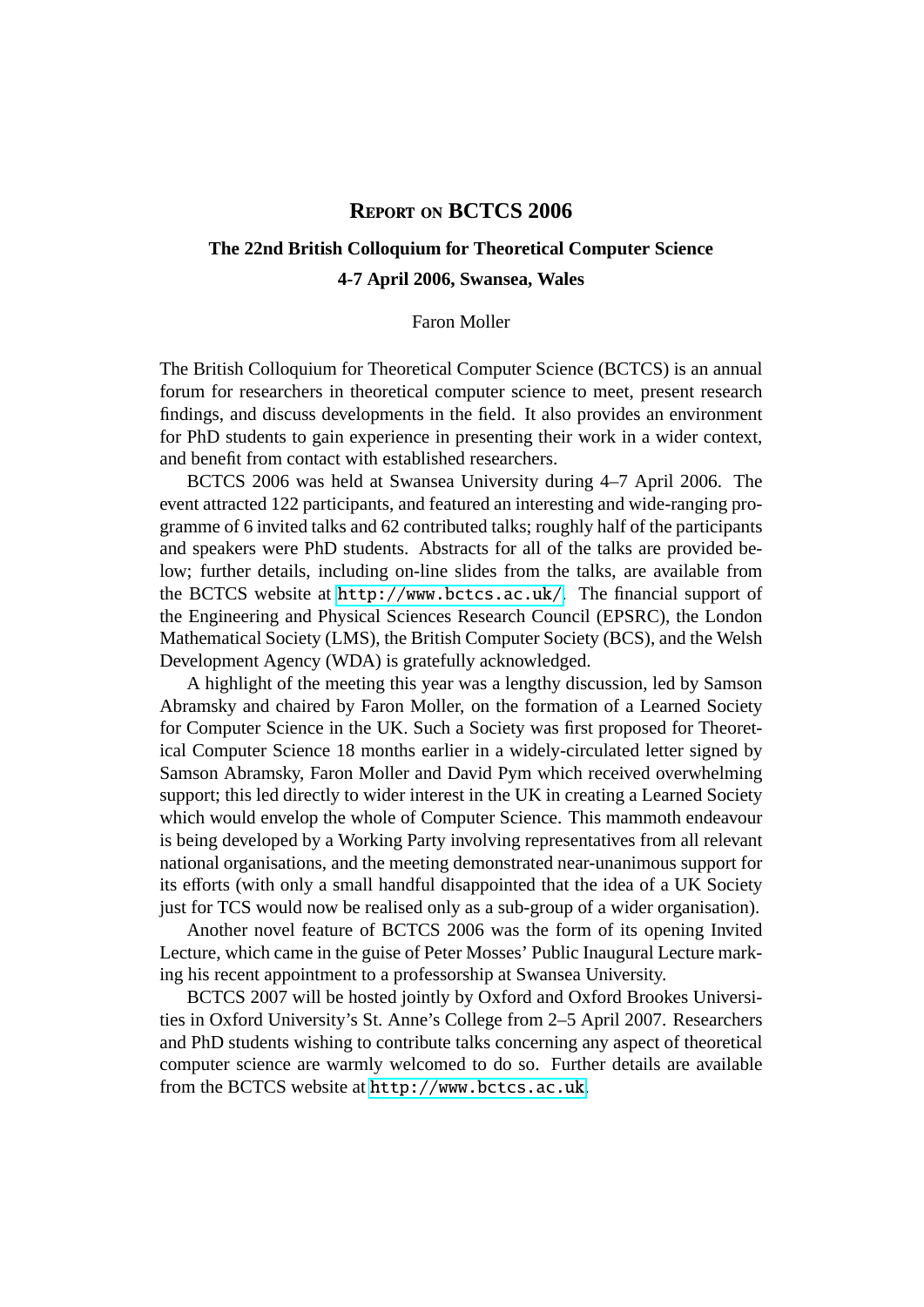# **Invited Talks at BCTCS 2006**

#### **Hajo Broersma, Durham University**

## *Toughness in graphs: structural and algorithmic aspects* **(LMS Keynote Lecture in Discrete Mathematics)**

The *toughness* of a graph *G* is a vulnerability or reliability measure related to its connectivity, but it involves the number of components  $\omega(G-S)$  that result after deleting a subset *S* of the vertex set of *G*. Formally, a non-complete graph  $G = (V, E)$  is called *ttough* if  $t \cdot \omega(G-S) \le |S|$  for every set  $S \subseteq V$  with  $\omega(G-S) > 1$ . The concept of toughness was introduced by Chvátal in the seventies. Since then a lot of research has been done, mainly relating toughness conditions to the existence of cycle structures. Historically, most of the research was based on a number of conjectures by Chvátal. More recently, research has also focused on computational complexity issues. We will survey progress and open problems in both directions.

### **Stephen Cook, University of Toronto**

#### *A tutorial on proof complexity*

 $NP = co-NP$  iff there is a propositional proof system in which every tautology has a polynomial size proof. Proving  $NP \neq co-NP$  would show  $NP \neq P$ , and seems out of reach at present. But it motivates trying to prove lower bounds on proof length for specific proof systems. We summarize some results here, and also explain the interesting connection between proof systems and complexity classes.

### **Tony Hoare, Microsoft Cambridge**

### *Unifying theories of concurrency*

The goal of unifying theories is one that inspires much good basic research in all mature branches of scientific endeavour. To show that two or more theories are just special cases of some yet more general theory is a strong support of the credibility of all the theories involved. Unification is a scientific ideal that can justifiably be pursued by theorists for its own sake.

In Computer Science, a good theory of programming can also deliver important practical benefits. It provides a sound conceptual basis for the construction of programming tools, which make the results of the theory available to the practising software engineer. Many such tools, incorporating specialised theories of concurrency like Esterel, are now finding application in the design of hardware and of software systems embedded in aeroplanes and cars.

In order to extend the utility of these tools, it eventually becomes necessary to use them in combination with other specialised tools. To ensure the quality and soundness of such a combined tool, it is essential that it should be based on a unification of their theoretical foundations. So without in any way detracting from the value of proliferation of theories, I would like to suggest that unifying theories is a suitable Grand Challenge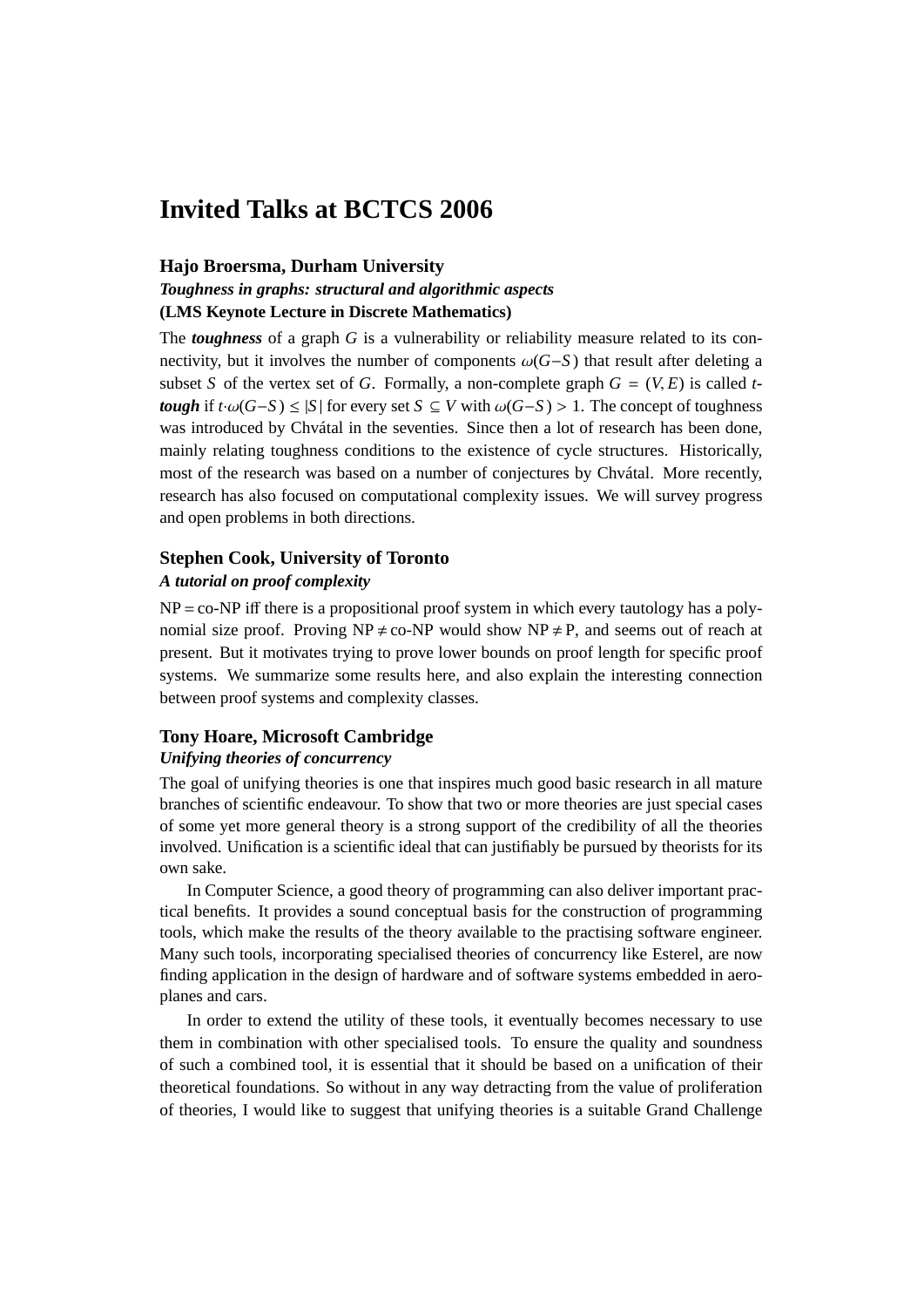to inspire collaborative research in Theoretical Computer Science. I will give a brief example of my own current attempt to unify two familiar theories of concurrency, CCS and CSP. It finds an interesting application of the concept of a Scott retraction.

# **Mark Jerrum, University of Edinburgh**

## *A tutorial on e*ffi*cient sampling*

Sampling – it might be of points from some spatial distribution or of specified combinatorial structures – is an interesting algorithmic pursuit. Moreover, many sampling problems are externally motivated, for example, by models in statistical physics. There have been a number of notable successes in the area, but many open questions remain. It seems an opportune moment to conduct a SWOT analysis.

#### **Peter Mosses, Swansea University**

## *The meaning of it all: Programming language semantics, from Scott and Strachey to semantics*/*online*

#### **(BCS-FACS Keynote Lecture in Formal Methods)**

Since the middle of the last century, hundreds of programming languages have been designed and implemented – and new ones are continually emerging. The texts that make up the programs of a language – the syntax of the programming language – can usually be described quite precisely and efficiently using formal grammars first developed in linguistics. However, the formal description of what the programs do – their semantics – is much more challenging. Like syntax in the 1950s, precise semantics is commonly regarded as impractical and too costly. Research in semantics allows us to reason about software and has provided valuable insight into how (not) to design programming languages, but few semantic descriptions of full languages have been published, and hardly any of these are available online.

One of the major approaches to formal semantics is denotational semantics, developed by Scott and Strachey in the late 1960s. Recent research has shown how to combine some aspects of denotational semantics with other approaches. A radical change to the way semantic descriptions are organised has also dramatically improved their practicality, and should allow efficient online access to a repository of semantic descriptions, as well as contributing to the solution of a long-standing open problem: programming the automatic generation of compilers and interpreters from language descriptions.

#### **Moshe Vardi, Rice University, Houston**

#### *Alternation as an algorithmic construct*

Alternation was introduced by Chandra, Kozen, and Stockmeyer (JACM, 1981) as a generalization of nondeterminism. The typical use of alternation is in complexity-theoretic settings. The focus of this talk is on presenting alternation as a powerful algorithmic construct. The driving examples are various automated-verification tasks, where alternation yields elegant and optimal algorithms.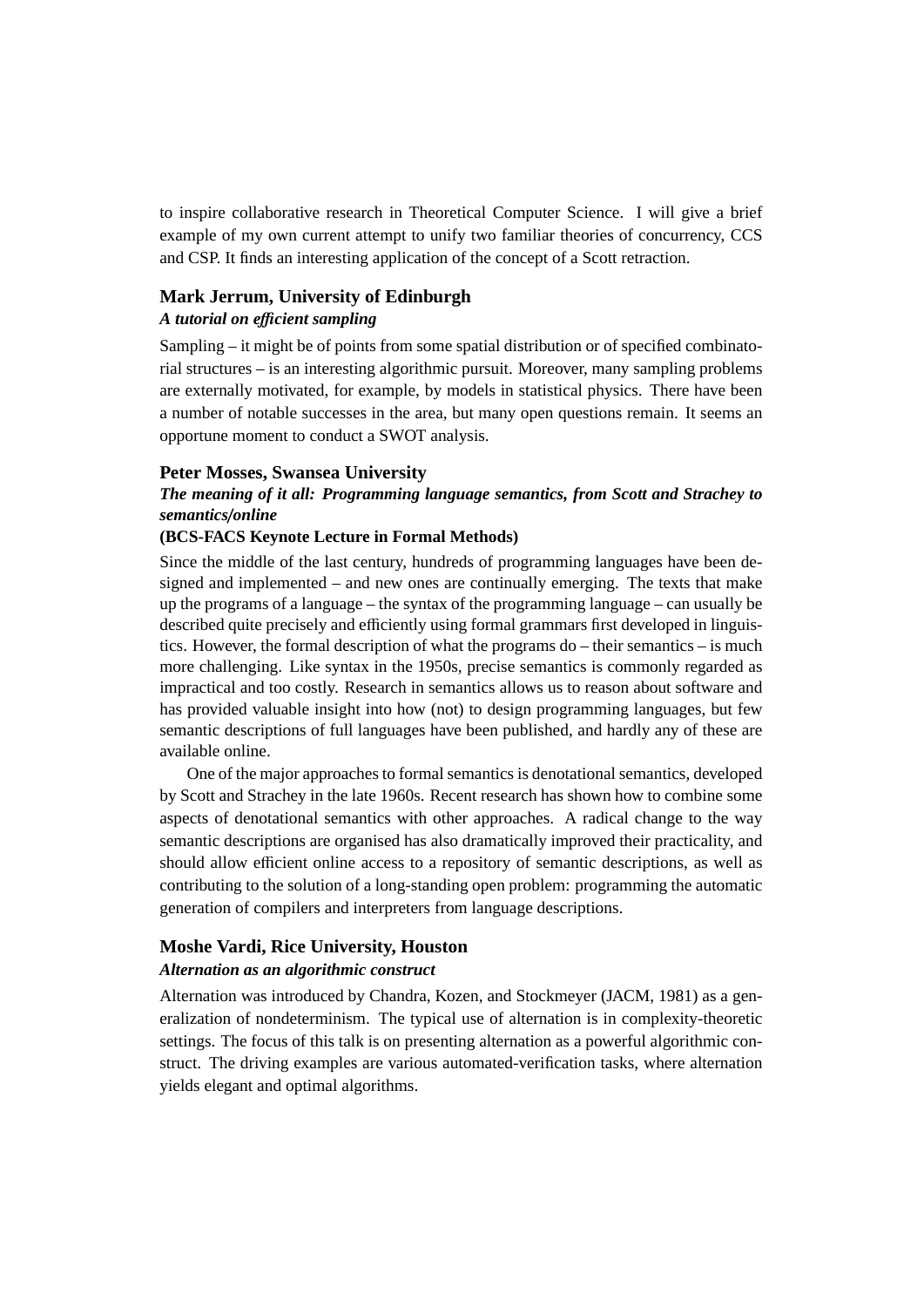# **Contributed Talks at BCTCS 2006**

## **Thorsten Altenkirch, University of Nottingham**

*Stop thinking about bottoms when writing programs!*

Reasoning about functional programs is often obscured by dealing with the possibility of non-terminating programs, i.e. programs denoting bottom. I argue that most programs can be perfectly well understood in a total setting and this provides a more appropriate framework for reasoning about programs formally and informally. There are some programs where partiality cannot be avoided, eg interpreters, however I will show that this impurity can be dealt with by a monadic interface, the partiality monad. The latter is based on joint work with with Venanzio Capretta and Tarmo Uustalu.

#### **Ioannis Baltopoulos, University of Cambridge** *Model checking business processes*

In this talk we present ongoing work in the area of model checking of business processes expressed in the pi-calculus. The Business Process Execution Language (BPEL) is an OASIS standard aimed at providing a language for modelling the behaviour of executable business processes and business protocols (abstract processes) collectively known as Business Processes.

Using as a starting point previous work on the semantics of the BPEL language done in Petri nets we initially present a pi-calculus semantics for the language, by means of a set of transformation rules from XML descriptions to pi-calculus ones. The application of the semantics to business processes results in formal process descriptions that lend themselves to property checking through the modal mu-calculus.

Future extensions of this work will involve capturing temporal information in the process descriptions that would enable the calculation of performance metrics and the verification of temporal properties.

## **Joachim Baran, University of Manchester**

#### *Linear temporal logics and grammars*

Linear temporal logics are widely associated with automata, i.e. a formula can be (more or less) easily translated into an automaton that accepts the formula's models as its language and vice versa. The most prominent example is probably the linear-time mu-calculus, whose expressiveness coincides with  $\omega$ -Buchi automata. However, when considering logics that go beyond  $\omega$ -regular expressiveness, the relationship to automata is either not clear or not straightforward anymore.

The linear-time fixed-point logic with chop (LFLC) is an extension of the linear-time mu-calculus. Its expressiveness is beyond context-free properties and it has been shown that the logic's models coincide with the languages of alternating context-free grammars over finite and infinite words. We give here a short introduction to the field of temporal logics and grammars and our latest research results concerning the representation of the empty word and about the alternation hierarchy in LFLC.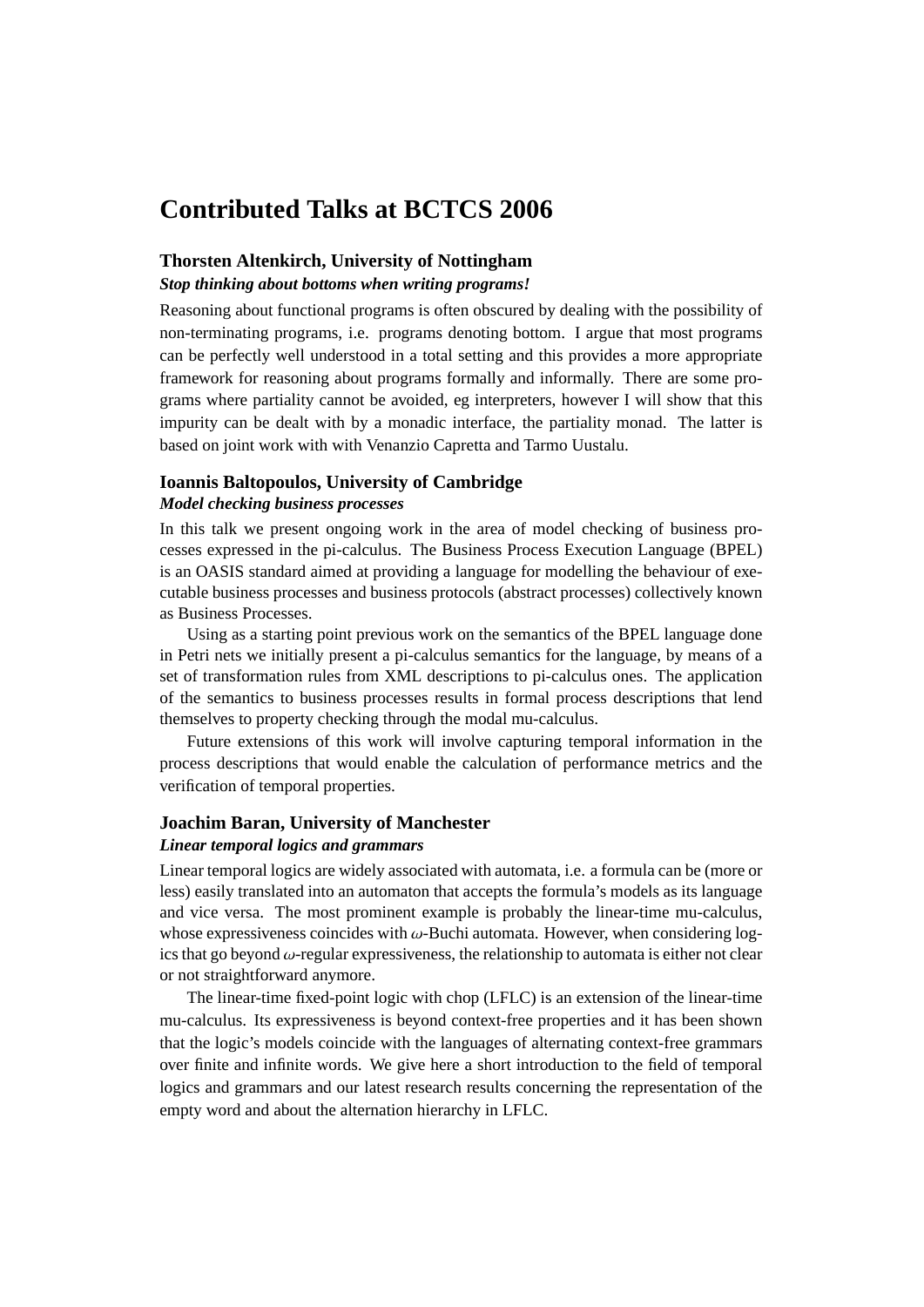## **Nick Cameron, Imperial College London** *A state abstraction for Java like languages*

An objects' state, intended as some abstraction over the value of fields, is always in the mind of (imperative object-oriented languages) programmers. When concurrency comes in, the need for a state abstraction becomes even more prevalent: as the state of an object changes so, usually, does the synchronization behaviour.

We introduce a language feature for expressing the notion of state in Java-like languages. The proposed feature takes the form of a new kind of class, that we call a state class. We first introduce and motivate the new construct through examples written in a dialect of Java called StateJ. Then, we provide a formal account of our proposal by presenting syntax, typing, reduction, and type soundness for the FSJ calculus, a minimal core calculus (in the spirit of Featherweight Java) for modelling the state construct.

## **Luis Cereceda, London School of Economics**

## *Recolouring graph colourings*

Suppose we are given a graph *<sup>G</sup>* together with two proper vertex *<sup>k</sup>*-colourings of *<sup>G</sup>*, α and β. How easily can we decide whether it is possible to transform  $\alpha$  into β by recolouring vertices of *G* one at a time, making sure that at each stage we have a proper *k*-colouring of *G*? We consider some algorithmic aspects of this and related questions. Special attention will be given to the case *k*=3.

This is joint work with Jan van den Heuvel and Matthew Johnson.

## **David Cunningham, Imperial College London**

#### *Implementing atomicity with locks*

In a multi-threaded shared-memory system, many single-threaded algorithms fail because of atomicity violations that break the programmer's assumptions. In practice, this is prevented by explicitly coding synchronisation into the program using locking primitives. The programmer attempts to enforce the atomicity that is required for the algorithm to be correct. However this is error-prone, causing hard-to-find bugs in the application. Trying to simplify the solution can result in coarse synchronisation and the loss of the benefits of parallelism.

The atomic section is a much higher level primitive, which programmers can use to directly specify the atomicity requirements of their algorithms. Other threads will never interfere with code in an atomic section. This means there is no possibility of bugs such as deadlocks and race conditions, that can occur when the programmer is forced to implement such a guarantee. The implementation of atomic sections uses transactions to rollback the state if interference occurs, but this is slow without hardware support, cannot support IO in an atomic section, and may have undesirable performance characteristics when threads contend heavily for a resource.

We propose an implementation of atomic sections that uses locks to ensure the atomicity of object oriented code. We define a static analysis on a simple object calculus without dynamic binding. This infers the objects touched by an atomic section, in terms of paths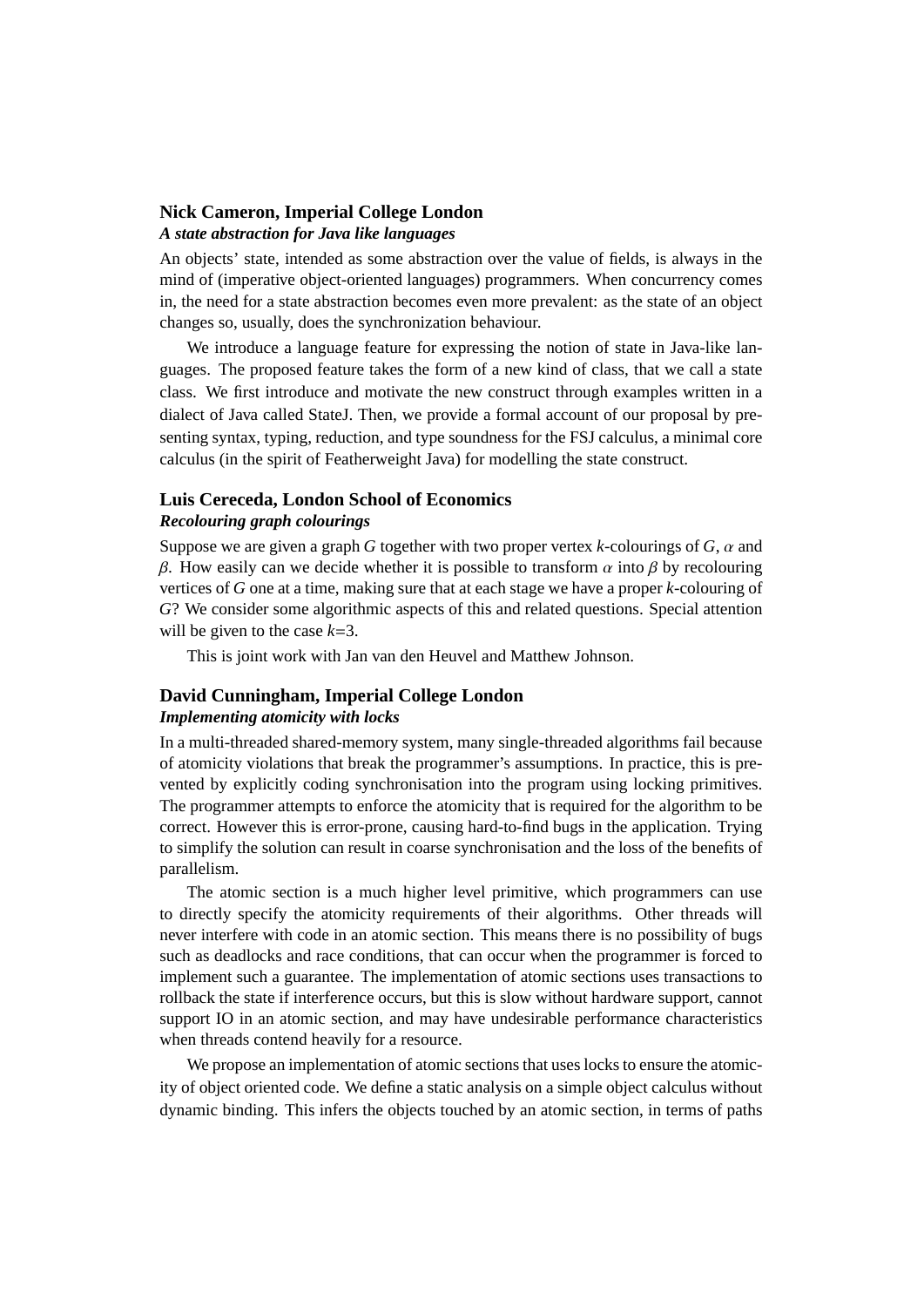through the initial heap. At run-time these paths are evaluated and the objects "locked" for the duration of the atomic section.

## **Sharon Curtis, Oxford Brookes University**

#### *Multirelational folds*

Multirelations are isomorphic to predicate transformers, but provide a different perspective when it comes to the algebraic treatment of angelic and demonic non-determinism. Folds in multirelations take a form very familiar to functional programmers.

#### **Neil Datta, Imperial College London**

#### *Computational idioms, symmetry, reversibility and K-theory*

Operator algebras have been introduced over the last decade as candidate operational or denotational semantical domains for quantitative extensions of programming languages. Unlike other operator algebras, C<sup>\*</sup>-algebras are topologically stable in infinite dimensions and so it appears they are particularly suitable for the characterisation of recursive behaviour as a limit. Moreover, associated with this topological stability is the property that every C\*-algebra is dual to a lattice of projections. There is a general aim to interpret this lattice as an axiomatic semantics which is dual to the operational or denotational perspective encoded in the elements of the C\*-algebra.

We are particularly interested in approximately finite-dimensional C\*-algebras (AFalgebras). AF-algebras are defined as the limit of an infinite sequence of increasing finite dimensional C\*-algebras; each algebra is embedded into its successor by means of an involutive (\*-) homomorphism. There is a famous classification theorem for AF-algebras which states that each \*-isomorphism equivalence class of AF-algebras is uniquely associated with a "dimension group" (the algebra's "K-theory") arising from its projective structure. We would like to apply this theorem to the long-standing question of comparing the expressiveness of programming languages in a more refined way than merely stating whether or not a language is Turing complete. We suppose that the dimension group somehow characterises the idiom and relative richness of the computational properties or situations that are expressible in a language.

The topological stability of  $C^*$ -algebras is a consequence of a symmetry constraint arising from the "\*" operation. The computational nature of this constraint is not yet clear but is related to reversibility. The behaviour of programs is in general irreversible; it is interesting that naïve AF-encodings of a range of reasonably expressive programming languages produce the same AF-algebra. We will discuss the application of the inherent symmetry of C\*-algebras in distinguishing different computational idioms.

#### **Aleksandar Dimovski, University of Warwick**

#### *Game semantics supported component verification*

Game semantics provides algorithms for software model checking. Open programs are modeled by looking at the way in which they can observably interact with their environment. Computation is seen as a game between two players, the environment and the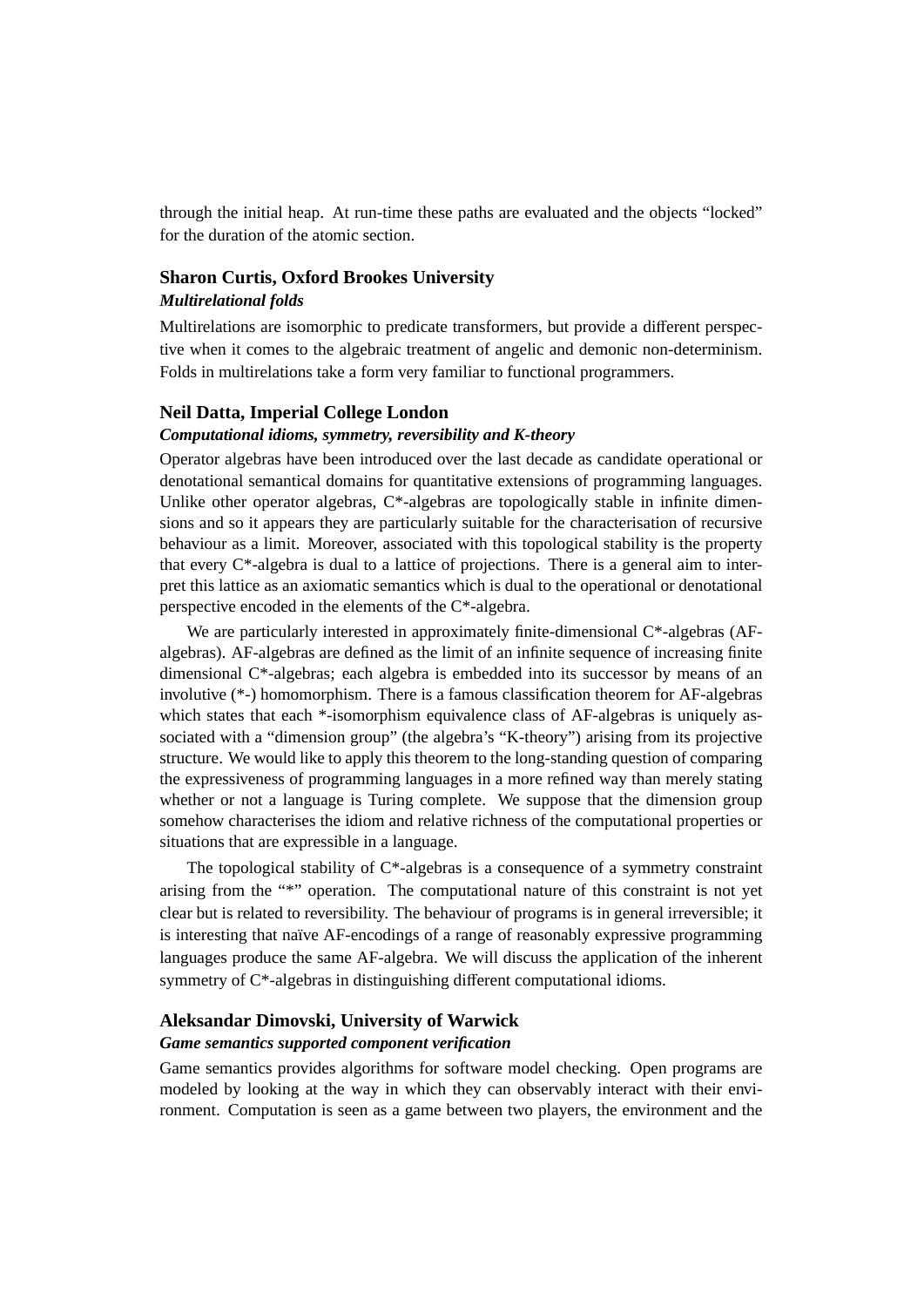program, and the model of a program is given as a strategy for the second player.

One of the most important features of game semantics models is compositionality. The model of a large program is constructed from the models of its constituting components (sub-programs). This facilitates using compositional (i.e. divide-and-conquer) verification techniques that decompose the verification of a large program into manageable subparts.

We present a technique for performing compositional verification in an iterative and fully automated fashion; the approach uses learning and model checking.

#### **Mike Dodds, University of York** *Graph transformation in constant time*

Graph transformation systems are applicable to a wide range of problems including pointer safety, pattern recognition, and forming the basis of graph programming languages. They have the disadvantage, however, that the application of a rule generally requires the construction of a subgraph isomorphism, a problem known to be NP-complete (or polynomial if rules are considered as fixed). In this talk I will discuss so-called "rooted" graph transformation rules, a restricted form of rules where applicability can be checked in constant time (assuming fixed rules). Rooted rules define a set of root vertex labels which can appear at most once in the graph to be transformed, and require that all matched nodes are reachable from some root. I will show that, despite these restrictions, rooted rules are surprisingly general. I will discuss using rooted rules to simulate unrooted rules, and show that rooted rules are general enough for Turing machine simulation. I will also discuss possible applications of rooted rules, in particular in modelling pointer manipulations.

This is joint work with Detlef Plump.

#### **Alastair Donaldson, University of Glasgow**

#### *General techniques for symmetry reduction in model checking*

Model checking is a potentially useful technique for verifying designs of concurrent systems, but is limited by the state-explosion problem: as the number of components in a concurrent system grows, the state-space of a model of the system suffers combinatorial explosion. Replication in the system being modeled may induce symmetries on the global state-space of a model, and if this replication can be identified in advance, model checking can be performed over a, generally smaller, quotient state-space, consisting of one state per equivalence class with respect to the symmetry. The success of symmetry reduction depends on efficient techniques to compute orbit representatives, and the problem of representative computation is known to be NP-hard.

In this talk, we present exact, efficient solutions to this problem for certain classes of symmetry group, and approximate solutions for arbitrary symmetry groups. We describe an approach to classifying an arbitrary symmetry group based on its structure as a disjoint or wreath product of subgroups, so that an appropriate symmetry reduction strategy can be chosen for the group. We briefly describe TopSPIN, a new symmetry reduction package for the SPIN model checker which implements our techniques.

This is joint work with Alice Miller.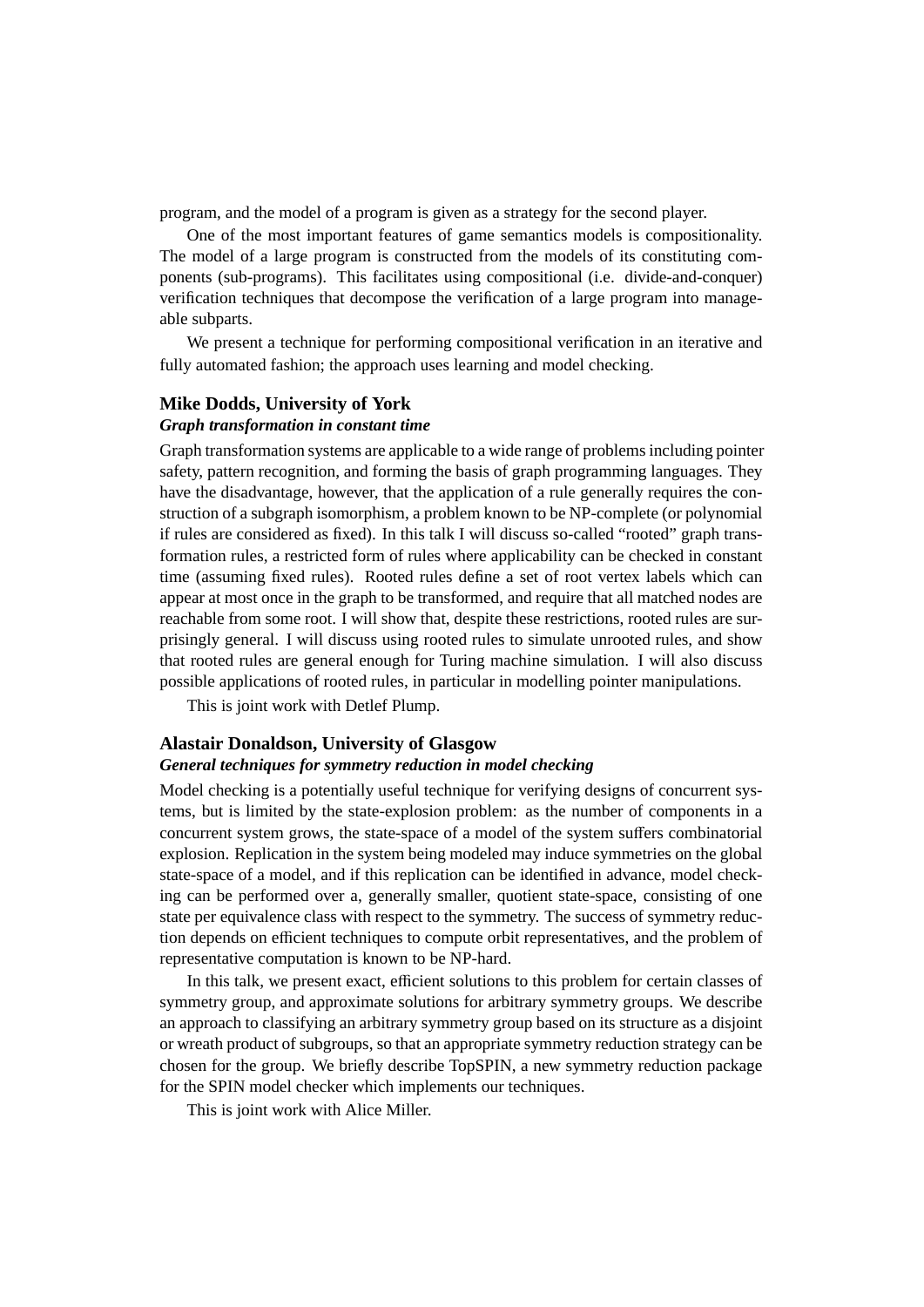## **Martin Dyer, University of Leeds**

#### *The complexity of counting homomorphisms to directed acyclic graphs*

For a fixed (di)graph *H* chosen from some class, we consider the complexity of the problem of counting the number of homomorphisms to it from some graph *G* taken from some, possibly different, class. The usual aim is to prove a "dichotomy theorem" showing that for some *H* the problem is in P and for every other *H* the problem is #P-complete. We review previous work on this problem, then describe a new result for the problem of counting homomorphisms to directed acyclic graphs, providing a graph-theoretic classification of the "easy" graphs. An interesting feature of the classification, which is absent from previous dichotomy results, is that there is a rich supply of tractable graphs with complex structure.

#### **Edith Elkind, University of Warwick**

#### *Nash equilibria in graphical games on trees, revisited*

Graphical games have been proposed as a game-theoretic model of large-scale distributed networks of non-cooperative agents. When the number of players is large, and the underlying graph has low degree, they provide a concise way to represent the players' payoffs. It has recently been shown that the problem of finding Nash equilibria on a general degree-3 graphical game is complete for the complexity class PPAD, indicating that it is unlikely that there is any polynomial-time algorithm for this problem. We show here that in contrast, degree-2 graphical games are tractable.

Our algorithm uses a dynamic programming approach, which was introduced by Kearns, Littman and Singh in the context of graphical games on trees. The algorithm of Kearns et al. is a generic algorithm which can be used to compute all Nash equilibria. The running time is exponential, though approximate equilibria can be computed efficiently. Kearns et al. proposed a modification to the generic algorithm in order to find a Nash equilibrium in polynomial time, provided that the underlying graph is a boundeddegree tree. We show that this modified algorithm is incorrect: the output is not always a Nash equilibrium.

In this talk, we focus on graphical games in which the underlying graph is a path or "path-like". First, we show that Nash equilibria can be computed in quadratic time if the underlying graph is a path, and therefore in polynomial time if the underlying graph has maximum degree 2. Our algorithm, which is based on the approach of Kearns et al., can be used to compute Nash equilibria of graphical games on arbitrary trees, but the running time can be exponential, even when the tree has bounded degree. We show that this is inevitable: any two-pass algorithm of this type will take exponential time, even on bounded-degree trees with pathwidth 2.

It is an open question whether our algorithm runs in polynomial time on graphs with pathwidth 1 but we show that finding a Nash equilibrium for a graphical game in which the underlying graph has maximum degree 3 and constant pathwidth is PPAD-complete (and hence is unlikely to be tractable).

This is joint work with Leslie Ann Goldberg and Paul Goldberg.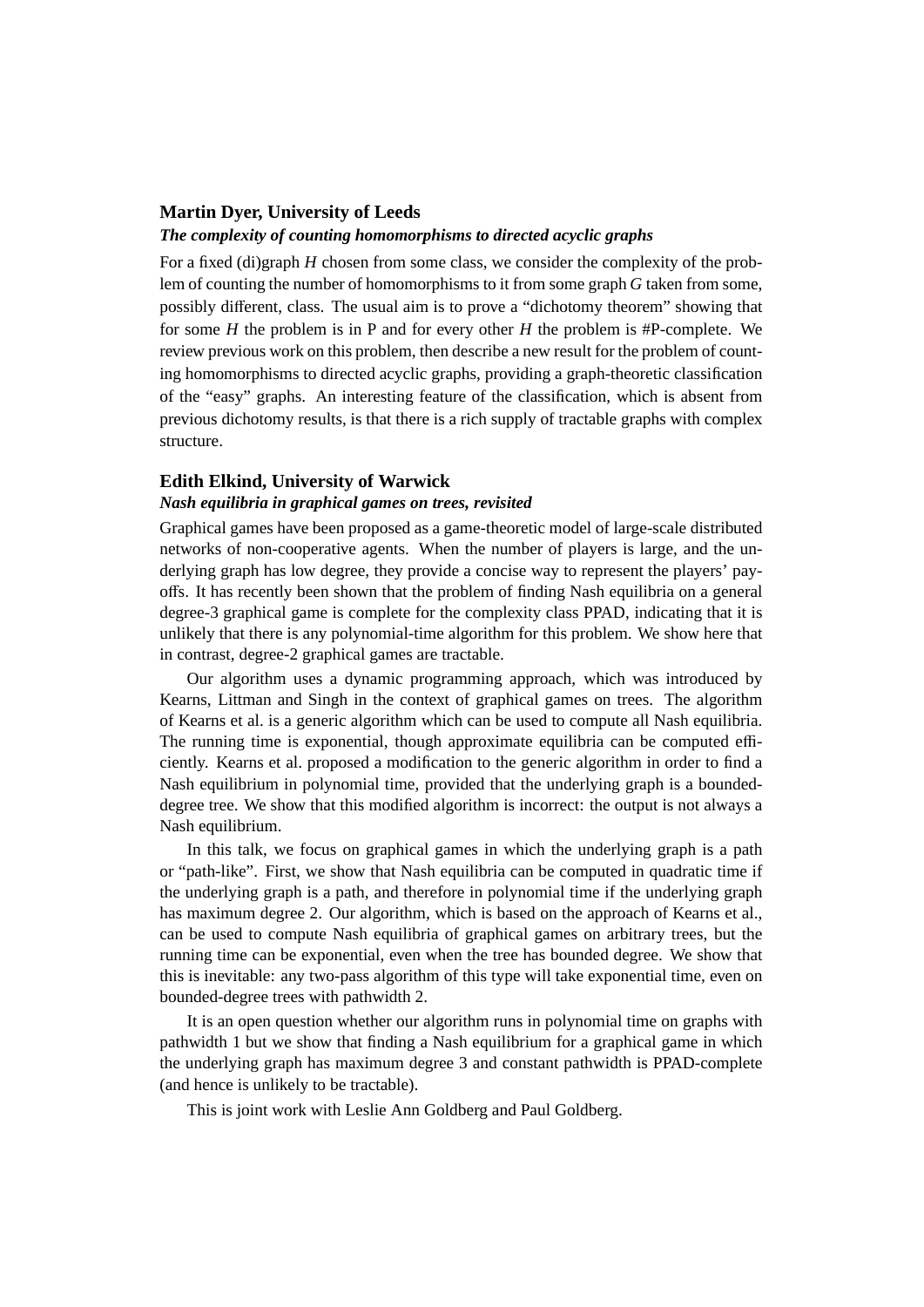## **Simon Foster, University of Sheffield** *A formal model for web-service composition*

Orchestration describes the rules which define the patterns underlying the way in which a composite web-service interacts with other services, thereby enabling composite functionality. In this talk we look at Cashew-S, a language based on OWL-S, which we have created for specifying orchestration with formal semantics provided by a timed process calculus, and examine how this fits into the general theory of service composition via processes. We believe that this research will eventually enable us to give a formal model for choreography, the method by which services engage in conversations, and will further aid in automated service composition.

#### **Stephen Gorton, University of Leicester**

#### *Task-oriented business requirements elicitation for web services*

The expression of semantically-rich business requirements for web services is restricted by current composition and management solutions available, e.g. BPEL. These solutions often address orchestration concerns, rather than actual requirements. Methods such as BPMN, although able to express requirements in terms of business activities and flows, are unable to express non-core requirements such as resource and performance constraints. In this talk, we will present a language to accurately express business requirements specifications through the use of graphical notation and policies. We will present a business goal *G*, which defines a set of tasks *T*, a task map *m* and a set of operators *O*. Subsequently, we will explain how this method can map to current composition and management solutions such as graphical notations and BPEL.

#### **Alexey Gotsman, University of Cambridge** *On proving liveness properties of programs*

## We describe a new counterexample-guided refinement-based algorithm for proving liveness properties of programs built upon an extension of a recently discovered technique for proving program termination. Our implementation of the algorithm provides an automatic, interprocedural, path sensitive and context-sensitive liveness prover for the C programming language. It supports such language features as arbitrarily nested loops, arbitrarily nested recursive functions, pointers and side-effects, and function-pointers.

This is joint work with Byron Cook, Andreas Podelski, and Andrey Rybalchenko.

#### **Jonathan Grattage, University of Nottingham**

## *QML: A functional quantum programming language*

QML is a high-level functional quantum programming language that allows the contraction of quantum variables, in apparent contradiction of the no-cloning theorem of quantum mechanics. Of course, no cloning actually takes place. The contraction, or non-linear use of variables, is modeled as sharing, as with most programming languages. This is achieved by the use of two if-then-else constructs: a classical-if, which measures quan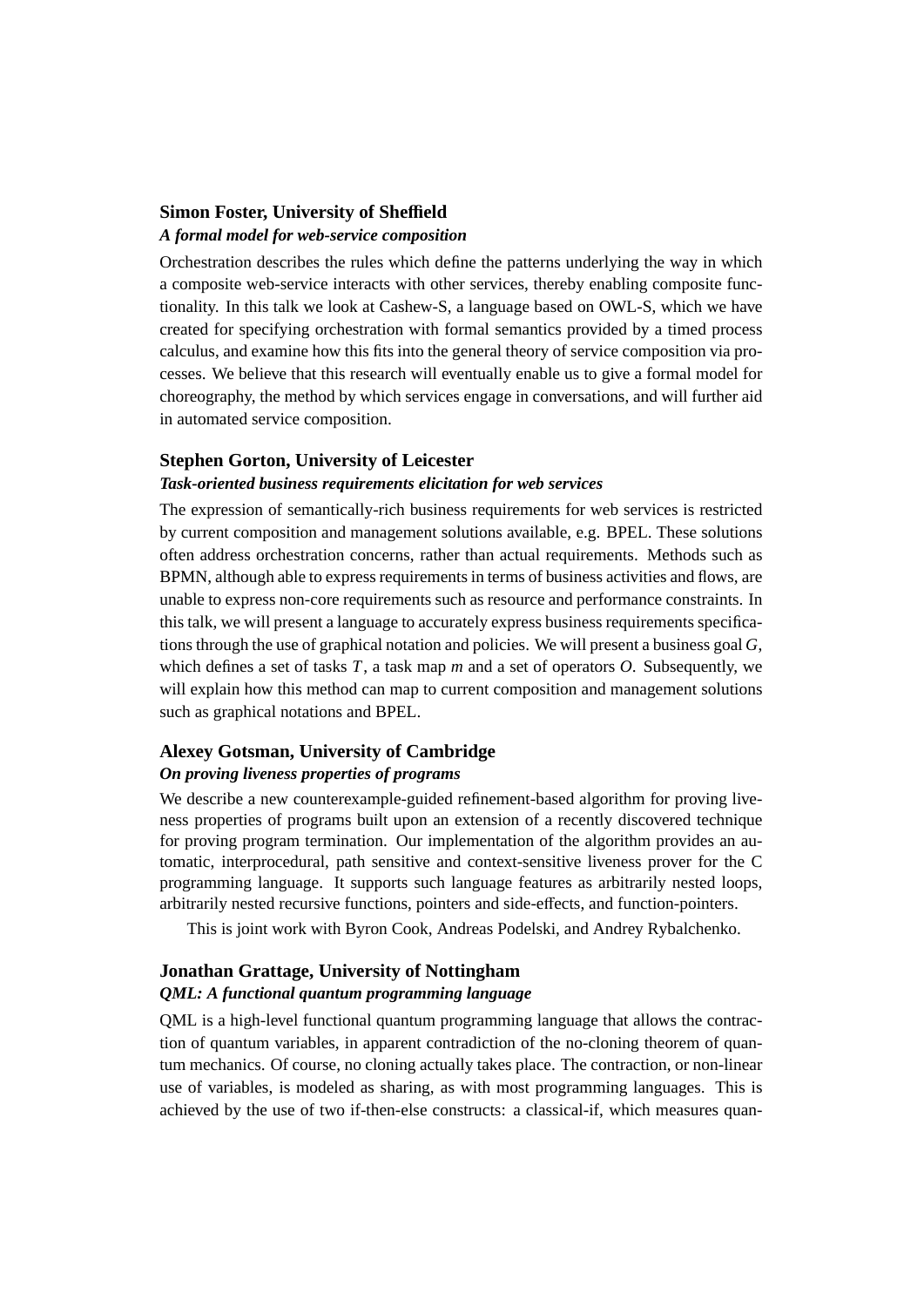tum data; and a quantum-if, which allows quantum parallelism and entanglement. We show how these constructs allow contraction-as-sharing, and briefly discuss the issues of orthogonality with regard to judgments needed for the quantum-if.

## **Alexander Green, University of Nottingham**

## *Reversible quantum circuits from irreversible functions*

Quantum circuits are, by their nature, reversible. It is possible to create reversible circuits that perform irreversible functions. These transpositions often require additional input qubits ("heap"), and produce extra output ("garbage"), that allows the function to be reversible. In this talk we give three laws governing circuits containing heap and garbage, show how they can be optimised, and show how they can be used to prove the measurement postulate. The three laws also hold for classical reversible circuits, but other laws are also satisfied such as that the measurement of a bit has no effect on other bits in the circuit.

## **Abubakar Hassan, King's College London** *Compiling interaction nets*

Interaction nets have been put forward as both a graphical programming paradigm and as an intermediate language into which we can compile other languages. Although we can already program in interaction nets, they still lack what modern programming languages should offer. In this talk, we address two issues. Firstly, we consider how to expand this programming paradigm to become a useful and usable programming language, providing features such as a module system, data types, input/output etc. Secondly, we consider how to compile such a language by giving a compilation scheme of interaction nets to bcode (our target/intermediate language) which can be executed by our abstract machine, or further be translated into Java bytecodes for execution by a Java virtual machine. We conclude the talk by giving a formal correctness proof of the compiler.

## **Michaela Heyer, University College Cork** *An intelligent example-generator for graph theory*

As with most areas of mathematics, graph theory relies heavily on the use of examples and counterexamples to prove, disprove or support new conjectures. The intelligent examplegenerator has a way of providing these example graphs in a very efficient manner by combining different aspects of computer science and mathematics. In this talk I give a broad overview of the areas involved and describe the main steps in the process of generating the example graphs: the generation of all graphs of a given size; the use of automated logical inference together with expert knowledge of graph theory to greatly reduce the amount of work to be done; and the use of a 100 node Beowulf cluster to speed up the process through parallel testing of graph properties.

## **Catherine Hope, University of Nottingham**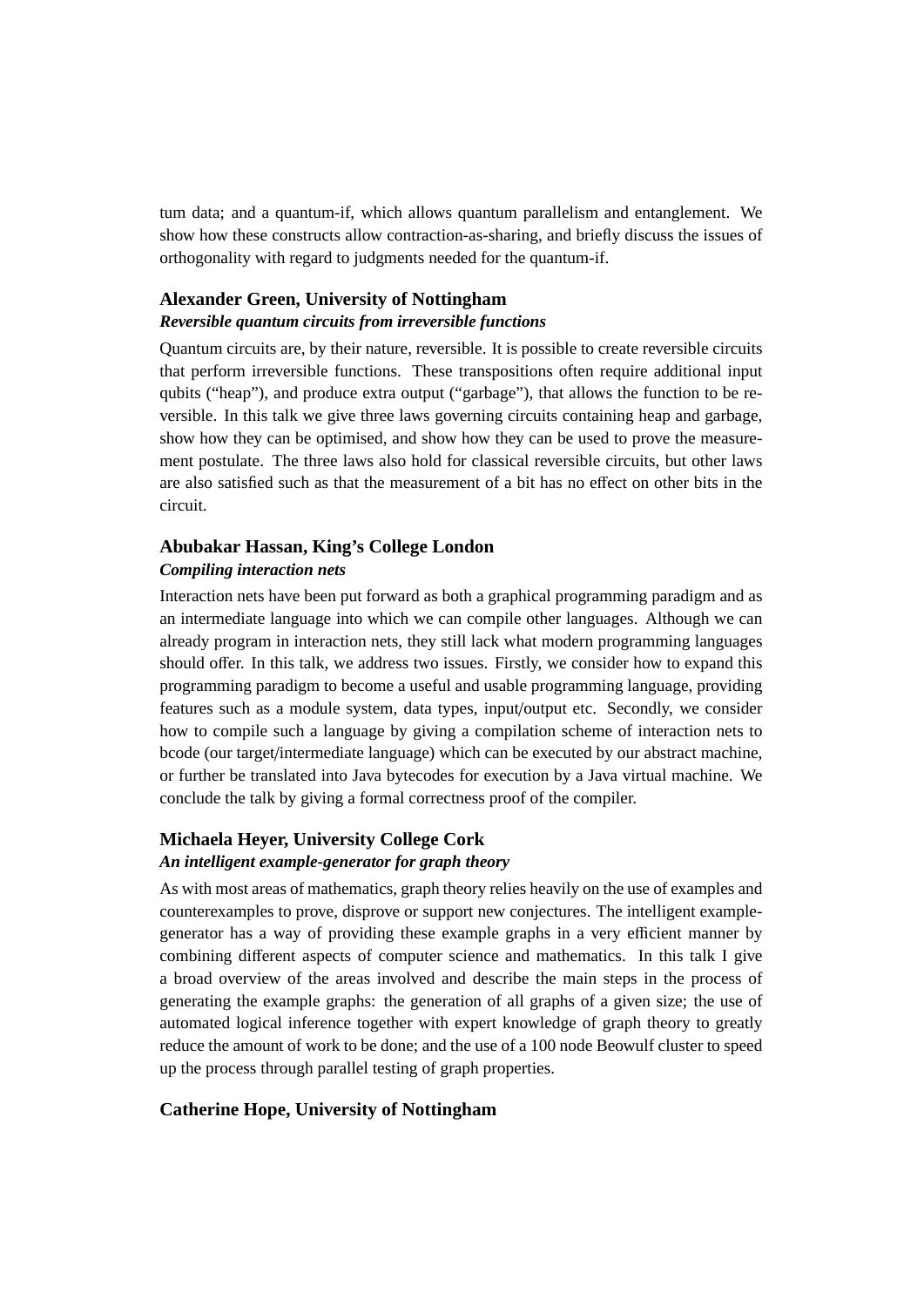#### *Fusion in less space*

There are many advantages to writing functional programs in a compositional style, such as clarity and modularity. However, the resulting programs can be inefficient in terms of space due to the use of intermediate data structures. These structures may be removed using deforestation techniques, but whether the space performance is actually improved depends on the structures being consumed in the same order that they are produced. In this talk I explore this problem and present a solution.

## **Wan Huang, London School of Economics** *Enumerating Nash equilibria for game trees*

We develop an algorithm for finding all Nash equilibria in a game tree with imperfect information. The algorithm is based on the "sequence form" which was introduced by von Stengel, and employs linear programming duality and polyhedral theory. The sequence form represents "mixed strategies" in game trees compactly, with exponentially fewer variables than the strategic form. The Nash equilibria are the solutions to an optimization problem (called a linear complementarity problem) derived from the sequence form. We show how to remove all the redundant variables and some of the redundant constraints of this optimization problem by considering terminal sequences of moves. We also give a proof that all Nash equilibria correspond to some convex combination of certain vertices in the polyhedra.

#### **Andrew Hughes, University of She**ffi**eld**

#### *Combining timing, localities and migration in a process calculus*

Process calculi provide an abstract representation of concurrency, and have been used in both theoretical and practical contexts. Since the early days of CCS, CSP and ACP, process algebras have diverged into two groups: those that add the concept of time, and those that bring in mobility. The latter has been represented in two different ways: as scope mobility (most notably in the pi-calculus) and as migration.

My research attempts to combine these two separate ideas within a single process calculus. This continues my earlier work with the CaSE and Cashew Nuts calculi developed at Sheffield. These both have a notion of time, represented by clock hierarchies, but do not include mobility. I will discuss these briefly, before demonstrating the use of other calculi which allow the representation of distribution, via locality, and process migration. I will also consider how these ideas might be combined.

#### **Markus Jalsenius, University of Warwick**

## *Improved mixing bounds for the anti-ferromagnetic Potts model on Z* 2

We consider the anti-ferromagnetic Potts model on the integer lattice  $Z^2$ . The model is used in statistical physics and corresponds to graph colourings with two parameters, *q* and  $\lambda$ : parameter *q* is the number of colours and  $\lambda \in [0, 1]$  is used to weight colourings. We are interested in sampling from the set of  $q$ -colourings on  $Z^2$  where each colouring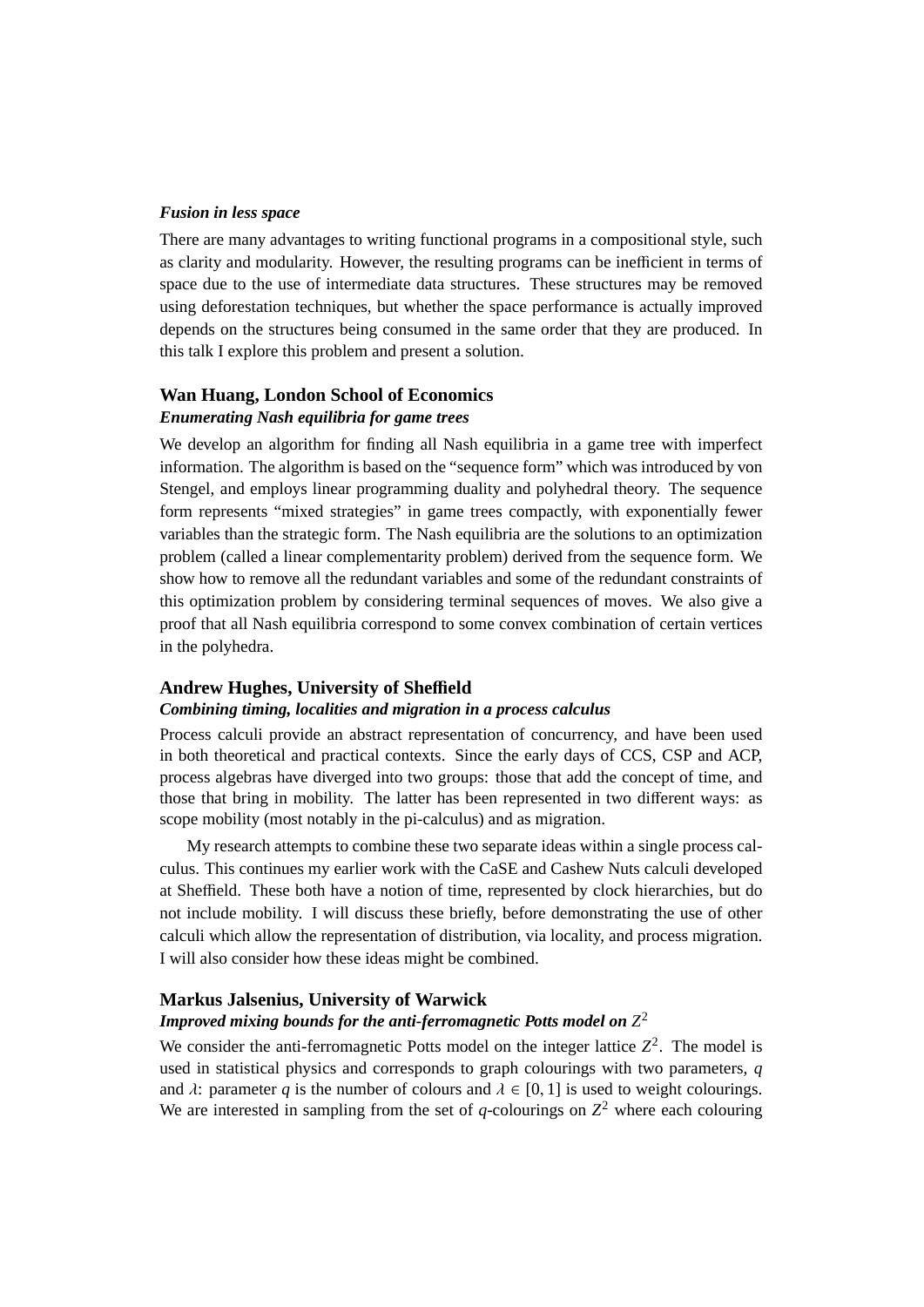is assigned a probability proportional to its weight. In the case  $\lambda = 0$  we are sampling from the uniform distribution on proper *q*-colourings. If  $\lambda = 1$  we are sampling from the uniform distribution on all *q*-colourings. We use Markov chains, Glauber dynamics, to sample colourings. Each state corresponds to a colouring and the stationary distribution is identical to the distribution we want to sample from. It is known that Glauber dynamics is rapidly mixing if  $q > 7$ ,  $\lambda \in [0, 1]$ , or if  $q = 7$ ,  $\lambda = 0$ ,  $\lambda > 1/8$ , or if  $q = 6$ ,  $\lambda = 0$ ,  $\lambda > 1/4$ . We show that Glauber Dynamics is rapidly mixing for  $q \ge 6$  and any  $\lambda \in [0, 1]$ . We also show rapid mixing for a larger range of  $\lambda$  than was previously known for  $q = 3, 4$  and 5.

This is joint work with Leslie Ann Goldberg, Russell Martin and Mike Paterson.

#### **Mauro Jaskelio**ff**, University of Nottingham**

#### *Towards operations on operational semantics*

Standard structural operational semantics has poor modularity. We build upon the work of Turi's functorial operational semantics, an abstract category-theoretical model of operational semantics which guarantees that the defined semantics are well behaved. Working in this abstract setting we reason about the combination of operational semantics and we define operations for achieving it. We show how to use these operations to combine four toy languages featuring different effects.

#### **Kenneth Johnson, Swansea University**

#### *The theory of spatial data types and constructive volume geometry*

Spatial data types model data in space. There are a vast number of examples in computing, ranging from medical images to computer memories. Spatial data types are modeled using algebras of total functions from a topological space of points to a topological algebra of attributes.

In this talk, we motivate a general theory of spatial data types by introducing Constructive Volume Geometry (CVG), an algebraic framework for the high-level programming of spatial objects in graphics. We discuss the problem of the expressive power of CVG in the context of the 4-colour channel model: Do the CVG terms define all the spatial objects one wants?

We sketch some general theory and show how to solve the expressiveness problem in general. Using variants of the Stone-Weierstrass Theorem we prove a density result which shows that some subsets of spatial objects under certain primitive operations can approximate all other spatial objects.

#### **Oliver Kullmann, Swansea University**

#### *Using (hyper)graph decomposition for satisfiability decision*

Given a hard satisfiability problem *F* (boolean or not), an interesting option is to use some (hyper)graph representation  $G(F)$  with the property that, if  $G(F)$  splits into connected components, then we can work on the components independently. In this talk, I present a unifying approach, looking at the whole picture from "local" hypergraph cuts to "global" tree decompositions (typically associated with fixed parameter tractability). In this way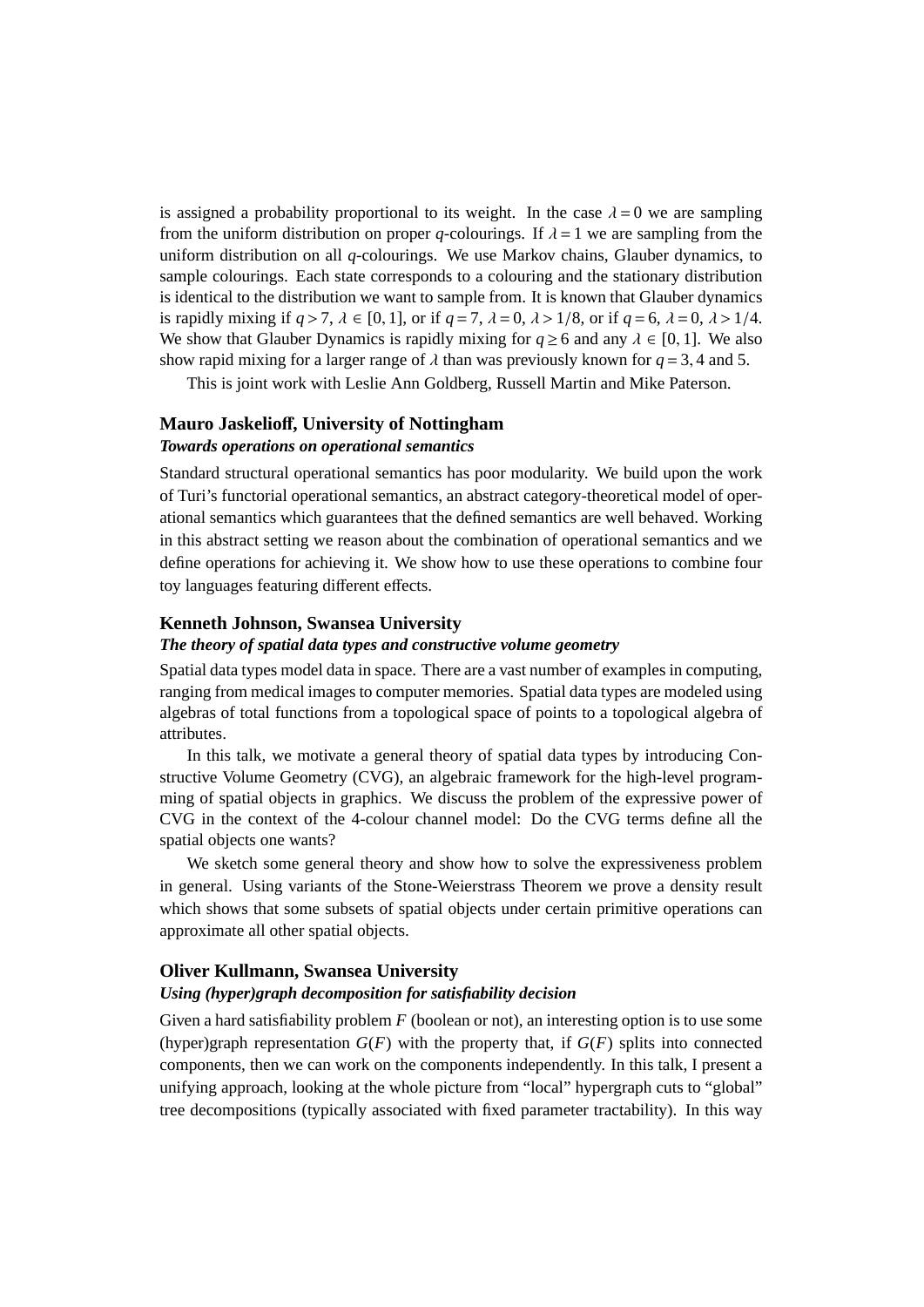the different decomposition strategies can be much better linked to the "logical" properties of the problem  $F$  (as opposed to the "graphical" properties represented by  $G(F)$ ); we identify the missing link here as the cause for the (hitherto) failure of graph decomposition algorithms for practical applications (while being attractive in theory).

## **Ranko Lazic, University of Warwick**

#### **LTL** *with the freeze quantifier and register automata*

Temporal logics, first-order logics, and automata over data words have recently attracted considerable attention. A data word is a word over a finite alphabet, together with a piece of data (an element of an infinite domain) at each position. Examples include timed words and XML documents. To refer to the data, temporal logics are extended with the freeze quantifier, first-order logics with predicates over the data domain, and automata with registers or pebbles.

We investigate relative expressiveness and complexity of standard decision problems for LTL with the freeze quantifier, 2-variable first-order logic (FO<sup>2</sup>) over data words, and register automata. The only predicate available on data is equality. Previously undiscovered connections among these formalisms, and to counter automata with incrementation errors, enable us to answer several questions left open in recent literature.

We show that the future-time fragment of LTL with freeze which, corresponds to  $FQ<sup>2</sup>$ over finite data words, can be extended considerably while preserving decidability, but at the expense of non-primitive recursive complexity, and that most further extensions are undecidable. We also prove that, surprisingly, over infinite data words, LTL with freeze and without the "until" operator, as well as nonuniversality of one-way nondeterministic register automata, are undecidable even when there is only 1 register.

This is joint work with Stephane Demri (CNRS & ENS Cachan & INRIA Futurs).

#### **Cindy Li, University of Liverpool**

## *E*ffi*cient probe selection in microarray design*

DNA microarray technology, originally developed to measure the level of gene expression, is becoming one of the most widely used tools in genomic study. Microarrays have been proved to benefit areas including gene discovery, disease diagnosis, and multi-virus discovery. The crux of microarray design lies in how to select a unique probe that distinguishes a given genomic sequence from other sequences. However, in cases that the existence of a unique probe is unlikely, e.g. in the context of a large family of closely homologous genes, the use of a limited number of non-unique probes is still desirable.

Due to its significance, probe selection attracts a lot of attention. Various probe selection algorithms have been developed in recent years. Good probe selection algorithms should produce as small a number of candidate probes as possible. Efficiency is also crucial because the data involved is usually huge. Most existing algorithms usually select probes by filtering, which is usually not selective enough and quite a large number of probes are returned. We propose a new direction to tackle the problem and give an efficient algorithm to select (randomly) a small set of probes and demonstrate that such a small set of probes is sufficient to distinguish each sequence from all the other sequences.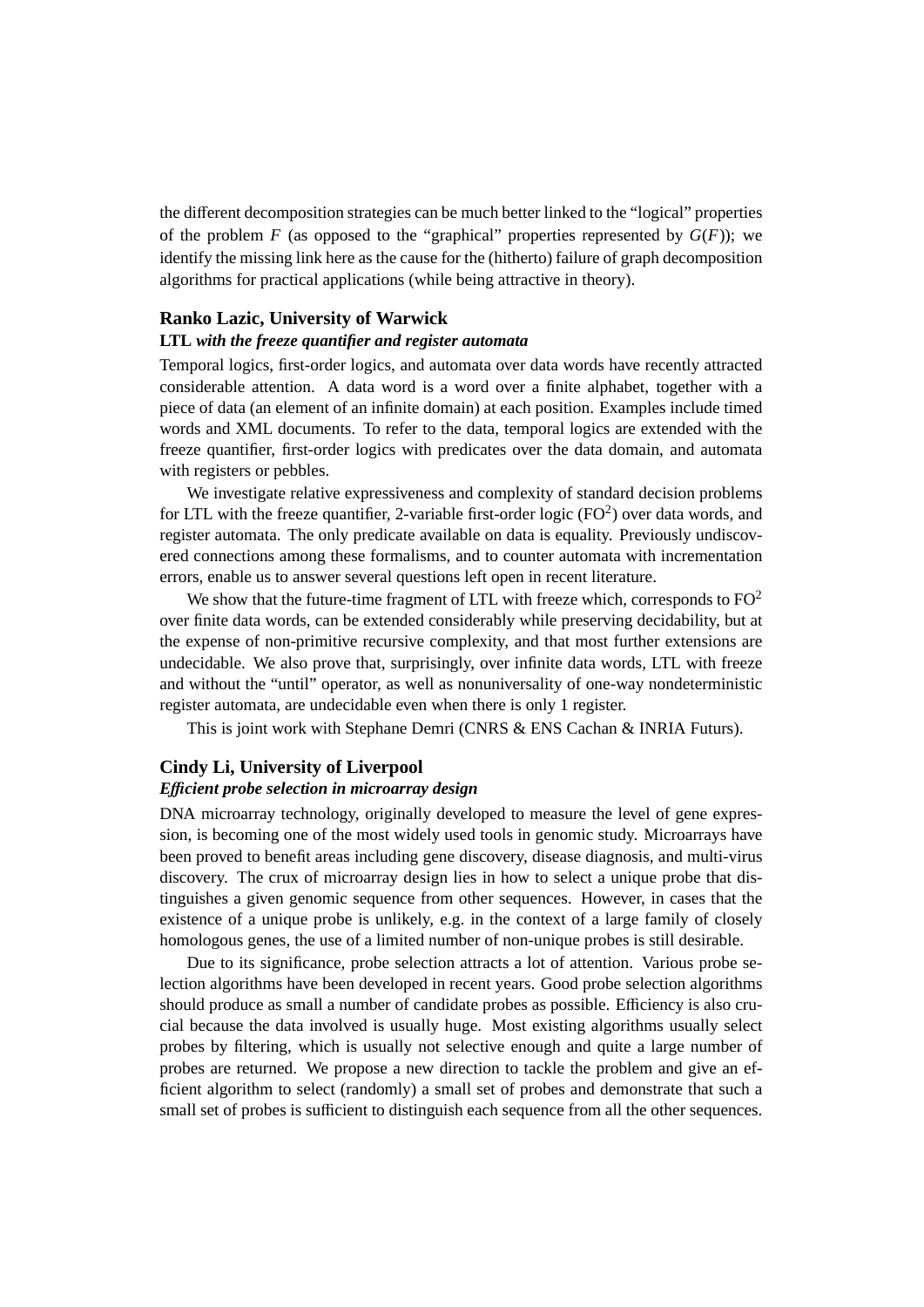Based on the algorithm, we have developed a probe selection software RandPS, which runs efficiently and effectively in practice. A number of experiments have been carried out and the results will be discussed.

This is joint work with Leszek Gasieniec, Paul Sant and Prudence WH Wong.

# **Olga Lightfoot, Queen Mary, University of London**

## *Real arithmetic test suite for a theorem prover*

Theorem proving has been used with great success in system verification, in particular, in reasoning about problems expressed in terms of continuous mathematics over the real numbers. Such mathematical expressions lie in the domain of higher order logic, so we are interested in the performance of theorem provers in handling operations on functions in the domain of real numbers. Despite the good level of automation of linear arithmetic operations, non-linear operations over both algebraic and transcendental functions still present a considerable challenge. We discuss the construction of a test suite for evaluating the real arithmetic capabilities of an interactive theorem prover and, using PVS, show what can be deduced about a theorem prover from such a test.

#### **David Manlove, University of Glasgow**

#### *Vertex and edge covers with clustering properties: complexity and algorithms*

We consider the concepts of a *t*-total vertex cover and a *t*-total edge cover ( $t \ge 1$ ), which generalize the notions of a vertex cover and an edge cover, respectively. A *t*-total vertex (respectively edge) cover of a connected graph *G* is a vertex (edge) cover *S* of *G* such that each connected component of the subgraph of *G* induced by *S* has at least *t* vertices (edges). These definitions are motivated by combining the concepts of clustering and covering in graphs. Moreover they yield a spectrum of parameters that essentially range from a vertex cover to a connected vertex cover (in the vertex case) and from an edge cover to a spanning tree (in the edge case). For various values of *t*, we present NP-completeness and approximability results (both upper and lower bounds) and FPT algorithms for problems concerned with finding the minimum size of a *t*-total vertex cover, *t*-total edge cover and connected vertex cover, in particular improving on a previous FPT algorithm for the latter problem.

This is joint work with Henning Fernau (University of Trier).

## **Erik Arne Mathiesen, Queen Mary, University of London** *Abstract Hoare logic and dynamical systems*

Setting out to define a Hoare logic for dynamical systems, we define an abstraction of Hoare logic in the setting of traced monoidal categories. More particularly, we define a class of subcategories of the category of posets and monotone mappings on which we define a sound and complete system of inference rules. This provides us with a way of generating Hoare-logic-like rules for general systems through embeddings into the beforementioned class of subcategories. A particular instance is the embedding of the traced monoidal category of while programs which yields Hoare's original logic. Of special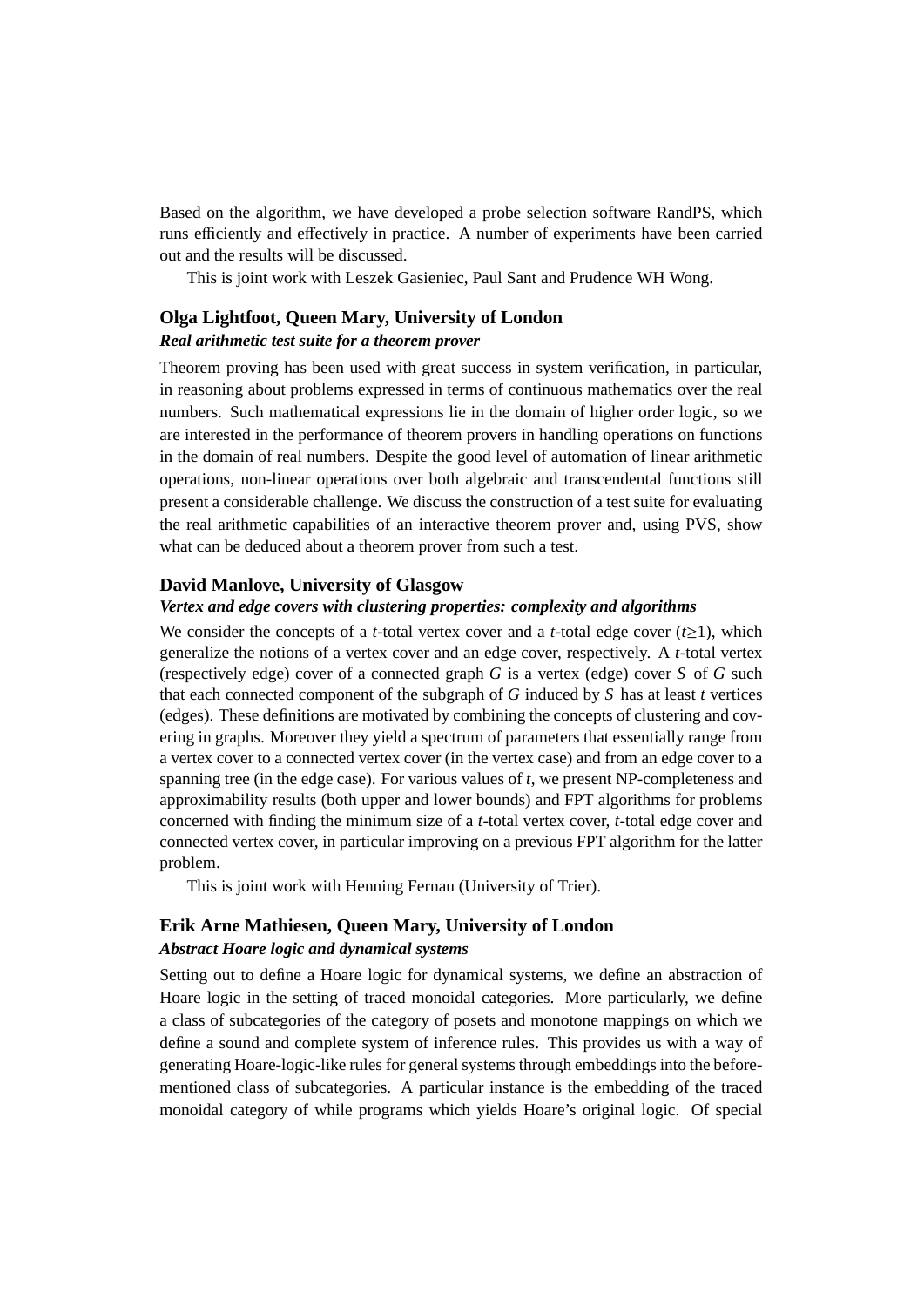interest to us are embeddings of certain dynamical systems. We conclude by discussing further aspects of the framework such as partial vs total correctness.

## **Neil Mitchell, University of York**

### *CATCH - Case And termination check for Haskell*

There are two main ways in which a Haskell program may fail at runtime. Firstly, the program may not terminate. Secondly, if the program has any incomplete (non-exhaustive) patterns in definitions or case alternatives then it may encounter a pattern match error.

This work presents an automated analysis which checks a Haskell program, and attempts to generate a proof that the Haskell program encodes a total function. It includes a constraint language that can be used to reason about the data in a Haskell program, along with mechanisms to propagate these constraints between program components.

#### **Matthias Mnich, London School of Economics**

#### *Computation of correlated equilibria in succinctly-representable games*

A correlated equilibrium is a more general notion of a Nash equilibrium modelling the simplest form of co-operation in a game via "shared randomness". The question of whether a polynomial-time algorithm exists for computing correlated equilibria in succinctly representable games has recently been solved by Papadimitriou (STOC 2005). This approach applies certain properties of the ellipsoid algorithm for linear programming that allows it to run on a problem with polynomially-many unknowns and exponentially many constraints. We give an overview of that idea and also include other results encompassing other classes of games. Finally, possibilities to use this algorithm for game trees with imperfect information (called extensive games) are discussed, where the number of pure strategies may be exponential in the size of the extensive game.

## **Peter Morris, University of Nottingham** *Containing families*

We examine the idea of indexed-containers from a programming perspective. We show how to use this notion to characterise inductive families in the dependently-typed functional language Epigram. This gives us a flexible and compositional semantic notion of Strict Positivity and enables us to write generic programs not in a type system we model but for the full Epigram type system.

## **Dimitrios Mostrous, Imperial College London** *Session types for object-oriented languages*

A session takes place between two parties; after establishing a connection, each party interleaves local computations with communications (sending or receiving) with the other party. Session types characterise such behaviour in terms of the types of values communicated and the shape of protocols, and have been developed for the pi-calculus, CORBA interfaces, and functional languages. We study the incorporation of session types into object-oriented languages through the language Moose, a multi-threaded language with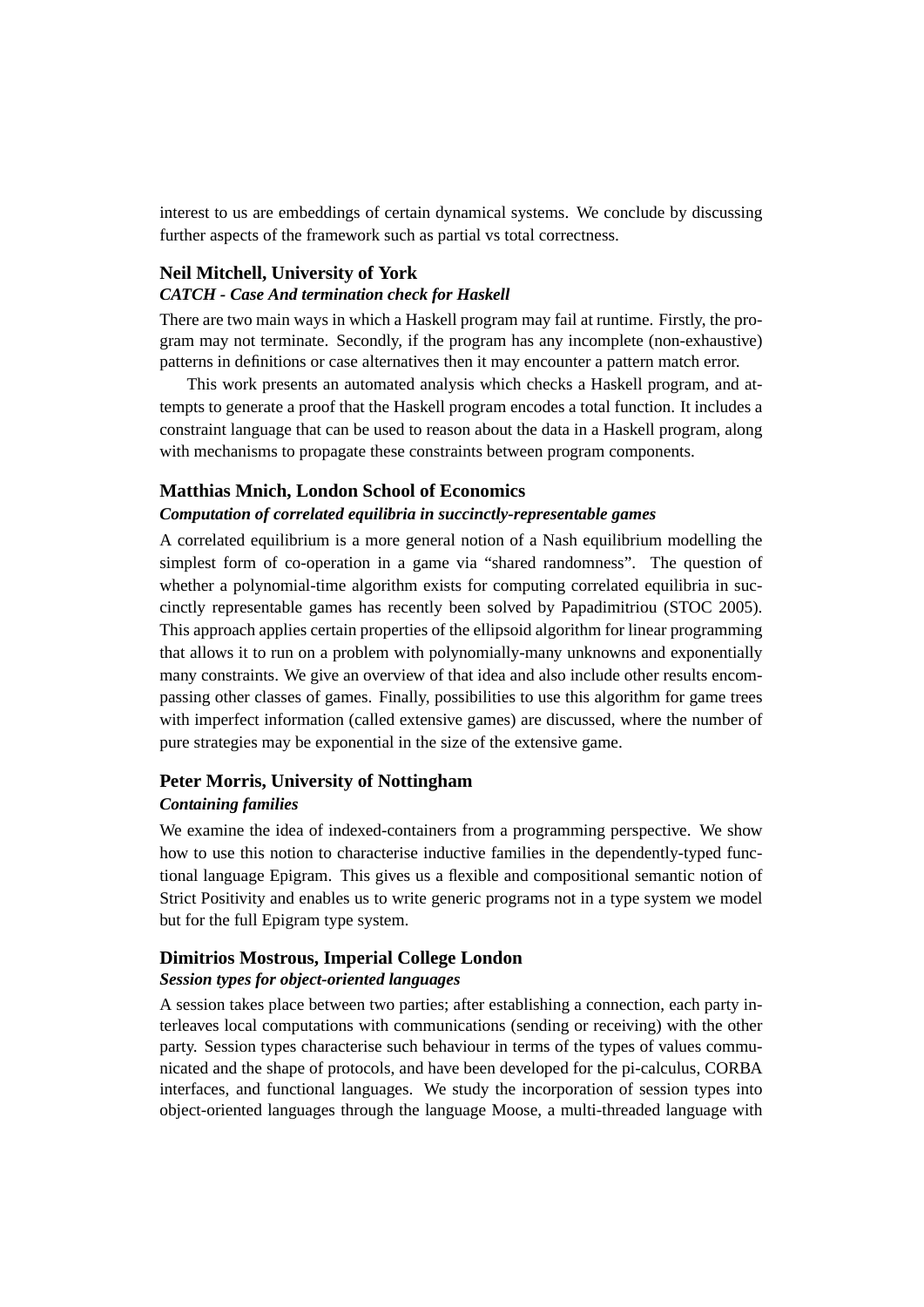session types, thread spawning, iterative and higher-order sessions. Our design aims to consistently integrate the object-oriented programming style and sessions, and to be able to treat various case studies from the literature.

We describe the design of Moose, its syntax, operational semantics and type system, and develop a type inference system. After proving subject reduction, we establish the progress property: once a communication has been established, well-typed programs will never starve at communication points.

This is joint work with Mariangiola Dezani (University of Turin) and Nobuko Yoshida and Sophia Drossopoulou (Imperial College).

#### **Jonty Needham, University of Bath**

#### *A fully abstract game semantics for answer set programming*

We present a fully abstract interaction model of answer set programming based on logic games semantics. The field of games semantics has proved to be a powerful mathematical framework in which to view a wide variety of programming languages and logics. We present an outline of games semantics and then prove the correctness result for the denotation. We also present a result about providing an alternative algorithm for grounding which reduces computation time, as well as the correctness of a debugging algorithm.

#### **Gregg O'Malley, University of Glasgow**

#### *Stable matching problems with constant length preference lists*

The Stable Marriage problem (SM) and many of its variants have been studied extensively in the literature. In recent years much research has focused on the model SMTI, where a given participant's preference list may involve ties and be incomplete. It is currently known that, in this setting, stable matchings may have different sizes, and the problem of finding a maximum stable matching is NP-hard. In this talk we consider various restrictions of SMTI where some of the preference lists are constrained to be of constant length. Such restrictions arise naturally in practical applications. We prove that in some cases, finding a maximum stable matching can be achieved in polynomial time, and for others we show that the problem remains NP-hard.

#### **Nick Palmer, University of Warwick**

## *PAC-learnability of probabilistic deterministic finite state automata in terms of variation distance*

We consider the problem of PAC-learning distributions over strings, represented by probabilistic deterministic finite automata (PDFAs). PDFAs are a probabilistic model for the generation of strings of symbols, that have been used in the context of speech and handwriting recognition and bioinformatics. Recent work on learning PDFAs from random examples has used KL-divergence as the error measure; here we use variation distance. We build on recent work by Clark and Thollard, and show that the use of variation distance allows simplifications to be made to the algorithms, and also a strengthening of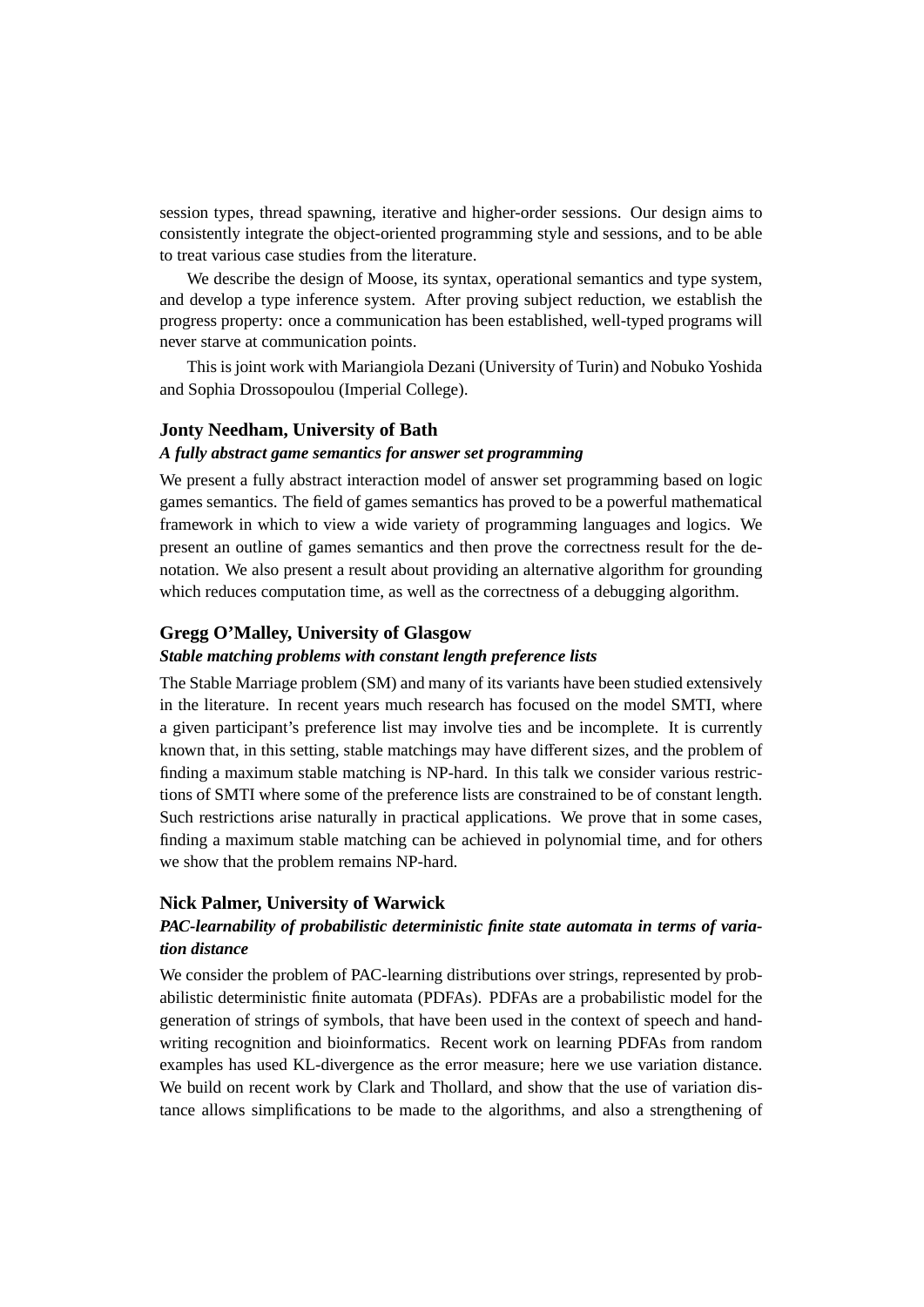the results; in particular that using variation distance, we obtain polynomial sample size bounds that are independent of the expected length of strings.

#### **Nick Papanikolaou, University of Warwick**

## *A framework for automated verification of quantum cryptographic protocols*

This talk will consider the problem of proving correctness and security properties for communication protocols, and cryptographic protocols in particular, with a view to showing how formal methods may be used in the analysis of schemes for quantum communication. Quantum cryptographic techniques rely on the laws of quantum mechanics to establish a secret key between two users; indeed, several protocols implementing these techniques have been shown to be perfectly secure in the information–theoretic sense.

We will give an account of the process algebra CQP (Communicating Quantum Processes) and how it may be used to build accurate models of quantum protocols; also, the verification of protocol models using a probabilistic model-checker will be discussed. Finally, we will report on our progress in developing an integrated framework for simulating and verifying properties of systems with finite-dimensional quantum state spaces.

This is joint work with Rajagopal Nagarajan (University of Warwick) and Simon Gay (University of Glasgow).

## **Mike Paterson, University of Warwick** *Overhang*

How big an overhang beyond the edge of the table can we reach by stacking *n* identical blocks of length 1? The classical solution achieves an overhang of  $1/2H_n$ , where  $H_n \approx \ln n$ is the *n*<sup>th</sup> harmonic number. This solution is widely believed to be optimal. We show that it is exponentially far from optimal.

This is joint with Uri Zwick (Tel Aviv University).

### **Daniel Paulusma, Durham University**

#### *Locally constrained graph homomorphisms and degree refinement matrices*

We consider three types of locally constrained graph homomorphisms: bijective, injective and surjective. Degree refinement matrices have tight connections to locally constrained graph homomorphisms. If a graph *G* has a homomorphism of a given type to a graph *H* then we say that the degree refinement matrix drm( $G$ ) of  $G$  is smaller than drm( $H$ ). In this way we obtain three partial orders. Computing  $\text{drm}(G)$  is easy, so an algorithm deciding comparability of two matrices in one of these partial orders would be a heuristic for deciding if *G* has a homomorphism of a given type to *H*. For the locally bijective constraint this corresponds to a well-known heuristic for graph isomorphism. For local surjectivity and injectivity we show that the problem of matrix comparability belongs to the complexity class NP.

This is joint work with Jiří Fiala and Jan Arne Telle.

**Kasper Pedersen, University of Warwick** *A scan Markov chain for sampling colourings*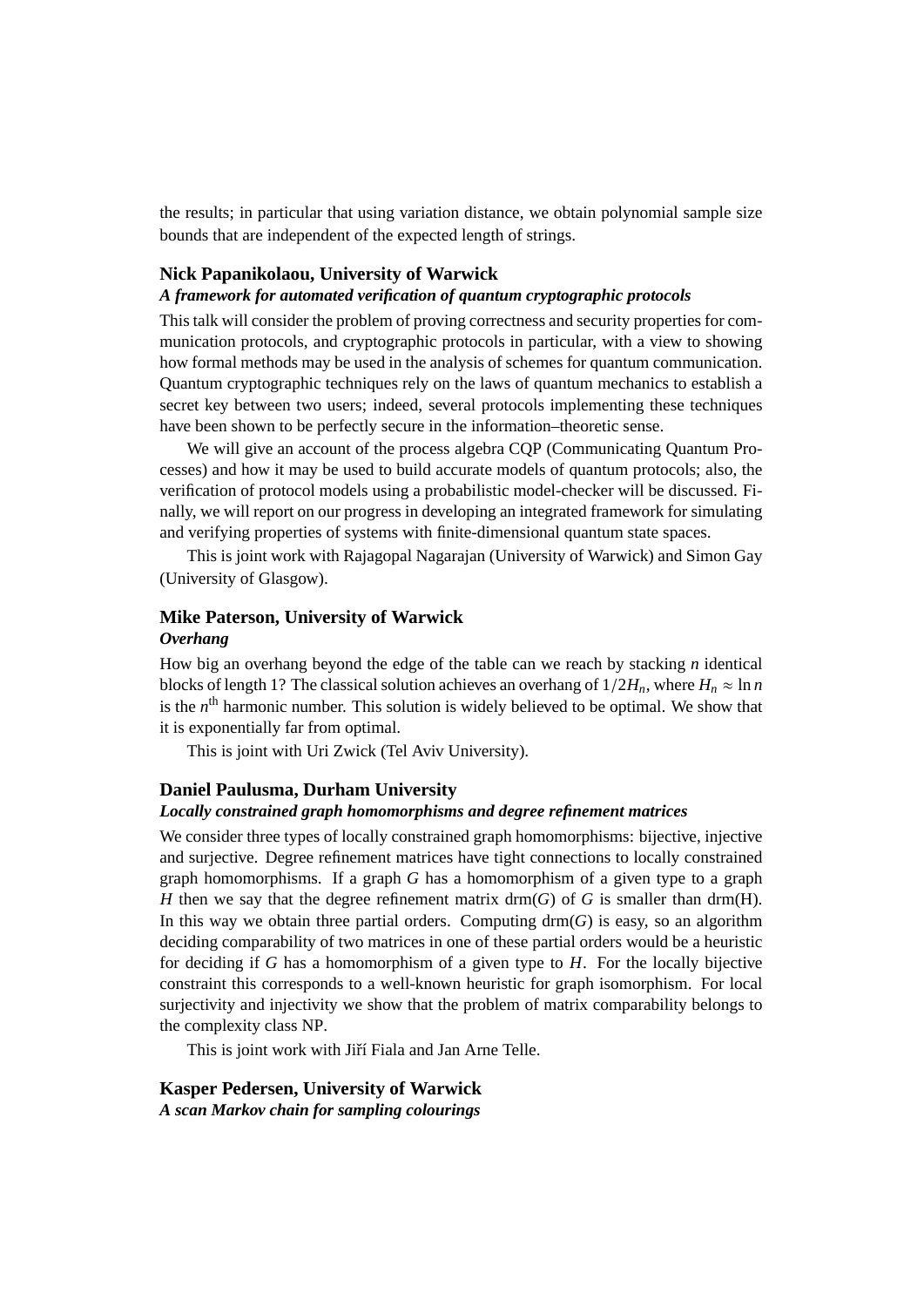Consider a graph *G* with maximum vertex degree  $\Delta$ . A proper *q*-colouring of *G* is an assignment of colours to the vertices of *G* such that no edge is monochromatic. Calculating the exact number of proper *q*-colourings of a graph is #P-complete but this number can approximated by sampling from the uniform distribution of proper  $q$ -colourings,  $\pi$ , provided that *q* is sufficiently large. Sampling from  $\pi$  is done by simulating a Markov chain with state space  $\Omega$  and stationary distribution  $\pi$  where  $\Omega$  is the set of all *q*-colourings of *G*. The mixing time of a Markov chain is how long it takes to get close to its stationary distribution.

We are interested in discovering Markov chains that (1) are mixing in as few steps as possible and (2) succeed in mixing for as few colours as possible. It is known that whenever  $q$  > (11/6) $\Delta$ , a random update Markov chain (in which, during each step, one vertex is chosen uniformly at random and updated) mixes in  $O(n \log n)$  steps (Vigoda, 2000). We study the mixing time of "scan" Markov chains. A Markov Chain is a scan if the vertices of *G* are visited in an order specified by some permutation which must remain constant during each sweep. It has been shown that scan mixes in  $O(\log n)$  steps when *<sup>q</sup>* > <sup>2</sup><sup>∆</sup> and in a polynomial number of steps when *<sup>q</sup>* <sup>=</sup> <sup>2</sup><sup>∆</sup> (Dyer, Goldberg and Jerrum, 2005).

In this talk we present a scan which mixes in  $O(n \log n)$  steps provided  $q \ge 2\Delta$ .

#### **Doron Peled, University of Warwick**

#### *E*ffi*cient model checking for* **LTL** *with partial order snapshots*

Certain behavioural properties of distributed systems are difficult to express in interleaving semantics, whereas they are naturally expressed in terms of partial orders of events or, equivalently, in terms of Mazurkiewicz traces. Examples of such properties are serializability of a database or snapshots.

Recently, a modest extension of LTL by an operator that expresses snapshots has been proposed. It combines the ease of linear (interleaving) specification with this useful partial order concept. The new construct allows one to assert that a global snapshot (also called a slice or a cut) was passed, perhaps not in the observed (interleaved) execution sequence, but possibly in a (trace) equivalent one. A model checking algorithm was suggested for a subset of this logic, with PSPACE complexity in the size of the system and the checked formula. For the whole logic, a solution that is in EXPSPACE in the size of the system (PSPACE in the number of its global states) was given.

In this talk, we present a model checking algorithm which is PSPACE in the size of a system of communicating sequential processes when restricting snapshots to boolean combinations of local properties of each process. Concerning the size of the formula, it is PSPACE for the case of snapshot properties expressed in DNF, and EXPSPACE where a translation to DNF is necessary.

This is joint work with Peter Niebert (Marseille).

## **Alexis Petrounias, Imperial College London** *The small chorded object-oriented language*

The chord construct is a concurrency mechanism inspired by the join from the Join-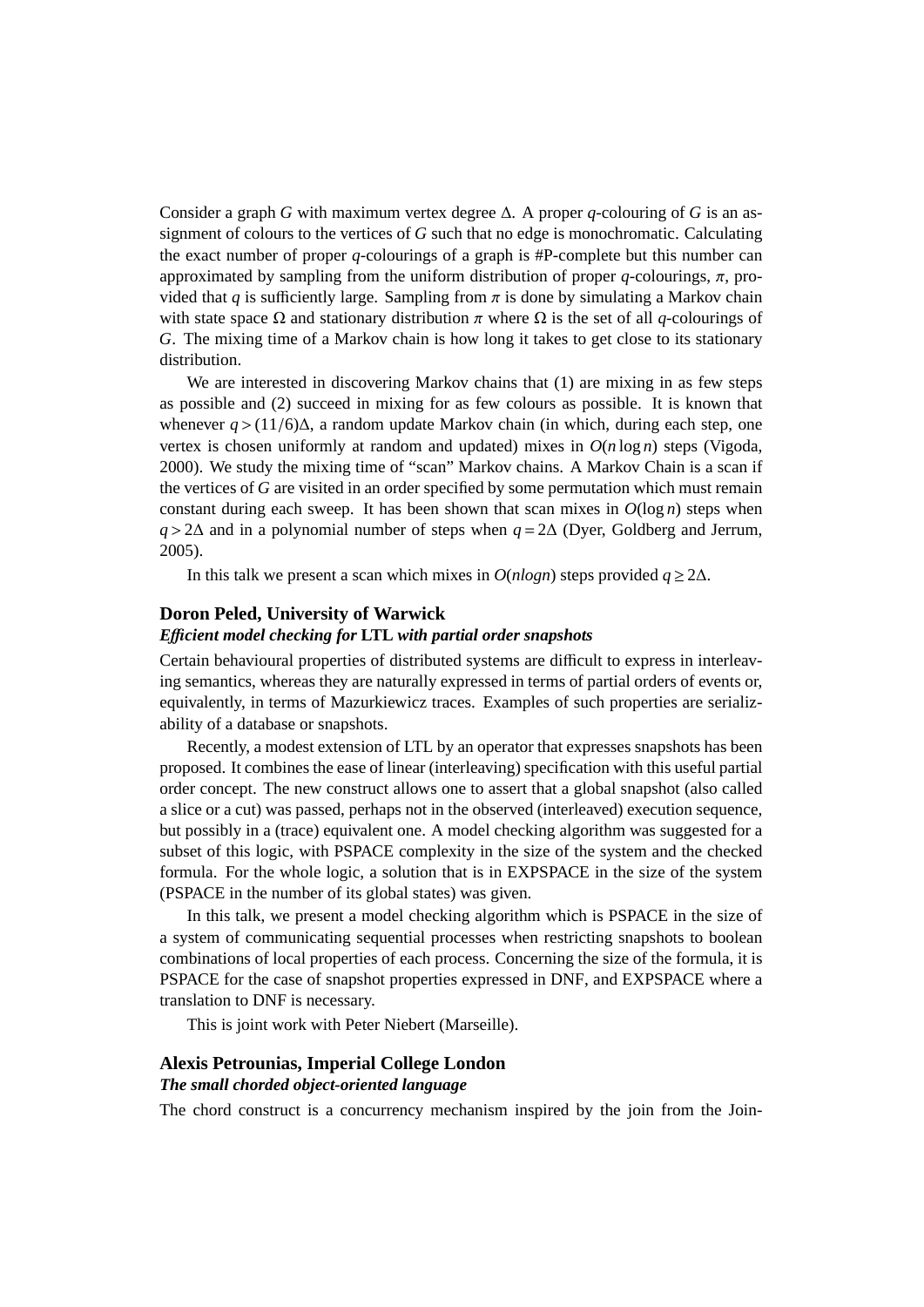Calculus. Chords were implemented in an extension of C# called Polyphonic C#, and also are available in COmega. They promise to raise the level of abstraction concurrent programs are written in, hence offering a more powerful means of reasoning about the behaviours of such programs.

Furthermore, the inclusion of chords in COmega means they will be used in conjunction with traditional, imperative concurrency constructs such as monitors and threads. In order to study the interactions between other language constructs and chords it is necessary that we fully understand the behaviour of chords. We therefore provided a formal model describing the fundamental semantics of chorded languages, namely the Small Chorded Object-Oriented Language (SCHOOL), to our knowledge the first formalisation of a chorded language.

In this talk I will give an introduction to chords, show what programming with chords looks like, and briefly describe the formal model of chorded programming languages known as Simplified SCHOOL.

#### **Pattarawit Polpinit, University of Warwick**

#### *Comparing parallel and sequential selfish routing in the atomic players setting*

We consider the problem of routing traffic flow to optimize the performance of a congested network. In particular, we specialize the traffic model with atomic players where each player controls an amount of splittable flow, and aims to minimize their own cost. We are given a network and a linear cost function for each edge. The objective is to compare the optimal social cost with the cost arising from selfish routing decisions by the players.

In this work, we compare a game with two different settings: a parallel setting and a sequential setting. The sequential setting represents a set of flows where all players make decisions sequentially while the parallel setting is a set of flows at Nash equilibrium, i.e. the optimal point for the player given the other players' flows. We prove that in a twoplayers two-link network model, the social cost of the sequential setting is at most 9/8 times the minimum possible for the parallel setting. We also consider the more general setting in which there are *m* players in the model.

## **Sam Sanjabi, University of Oxford**

## *Full abstraction for additive aspects*

Aspect-Oriented Programming (AOP) is an emerging programming paradigm that has, from the practitioner's point of view, been extensively studied in the last few years. It allows programmers to "weave" fragments of new code into existing code without modifying the base code. These fragments can potentially exchange data with the base code, or even elide its execution altogether. It has therefore become apparent that current aspect oriented languages such as AspectJ (an aspect-oriented extension of Java) – while providing a powerful programming tool – also break many desirable modularity principles, making it almost impossible to reason about code in the presence of aspects. It seems therefore necessary to subject aspect-orientation to some degree of formal analysis in order to learn to control program behaviour, while retaining as many of the benefits of the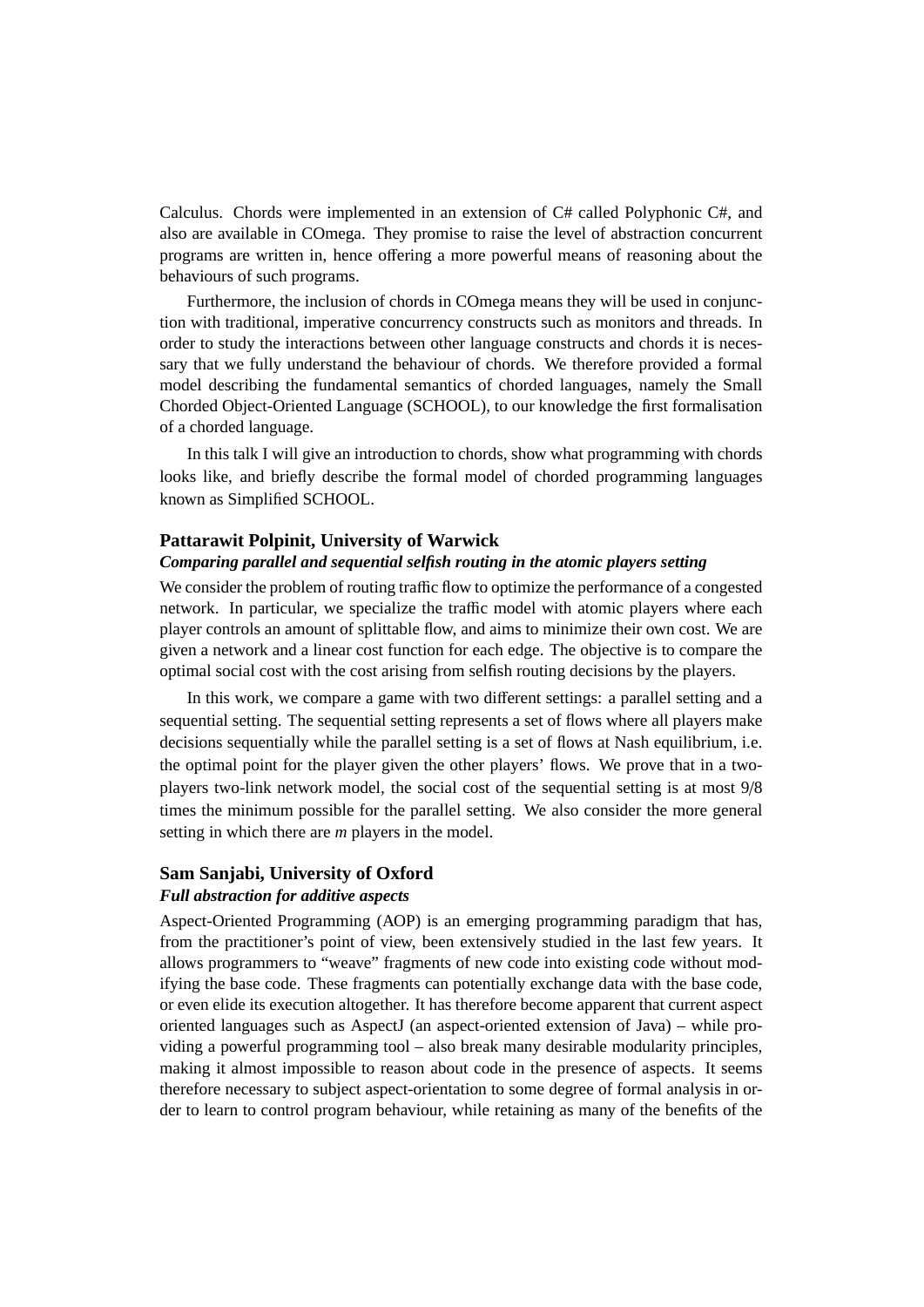paradigm as possible. However, theoretical study – while increasingly active – has lagged far behind implementation in this field.

In this talk, I shall present (to my knowledge) the first known fully abstract game semantics for a non-trivial fragment of AOP: additive aspects. Additive aspects are those which do not prevent the base computation from executing, but may otherwise exchange information with it in any way. The full abstraction result is achieved (in the style of McCusker) by demonstrating the existence of a compositional, fully abstract translation between a simple language of additive aspects, and Idealised Algol with General References (an imperative language known to have an existing games model). After presenting the main theorem, I discuss some the implications, applications, and potential extensions of the result.

#### **Paul Sant, University of Luton**

#### *Combinatorics of colouring 3-regular trees*

An instance of the Colouring Pairs of Binary Trees Problem (CPBT) consists of two 3 regular trees, both with *n* leaves. The challenge of CPBT is to show that, for every instance of the problem, there exists 3-edge-colourings of the trees such that the sequence of colours associated with root-edges in both trees is the same. Interest in the problem stems from its equivalence to a number of other important combinatorial problems including, specifically, the historically-famous 4-colour problem of planar maps. We present a number of recent results, both combinatorial and algorithmic, related to CPBT and pose a number of challenges.

This is joint work with Alan Gibbons (King's College London).

### **Rahul Savani, London School of Economics**

#### *Hard-to-solve bimatrix games*

A bimatrix game is a two-player game in strategic form, a basic model in game theory. A Nash equilibrium is a pair of (possibly randomized) strategies, one for each player, so that no player can do better by unilaterally changing his or her strategy. The problem of finding one Nash equilibrium of a bimatrix game is considered as "one of the most important concrete open questions on the boundary of P today" (Papadimitriou, 2001).

In this talk, we show that the commonly used Lemke-Howson algorithm for finding one equilibrium of a bimatrix game is *not* polynomial. This question had been open for some time. The algorithm is a pivoting method similar to the simplex algorithm for linear programming. We present a class of square bimatrix games for which the shortest Lemke-Howson path grows exponentially in the dimension *d* of the game. We construct the games using pairs of dual cyclic polytopes with 2*d* facets in *d*-space.

This is joint work with Bernhard von Stengel.

## **Anton Setzer, Swansea University**

#### *Inductive recursive definitions and generic programming*

Inductive-recursive definitions were originally introduced by Peter Dybjer in order to cap-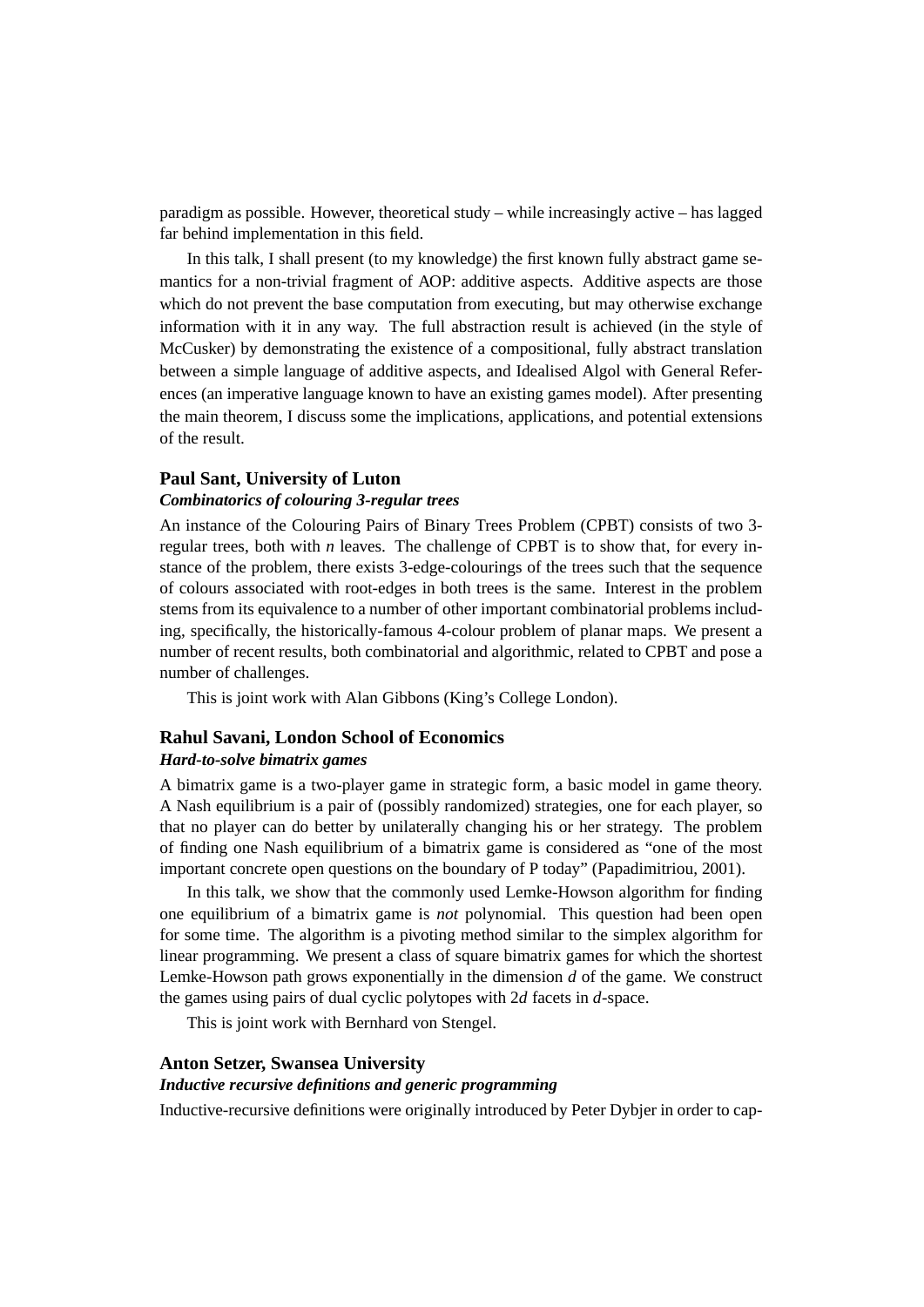ture the general principle for defining sets in Martin-Löf type theory. They generalise the notion of a strictly positively inductively defined set by allowing to define a set inductively while simultaneously defining recursively an element of another type (which could be a set, the type of sets, or a higher type like the type of functions mapping sets to sets). Together with Peter Dybjer, the author has developed a closed formalisation of inductiverecursive definition, which gives rise to a condensed definition of inductive-recursive definitions. Although inductive-recursive definitions were originally introduced in the context of dependent type theory, their relevance seems not to be restricted to dependent types.

In the specific case where the recursively defined object is a set we obtain a relative general notion of generic functions. The set of elements of the inductive-recursively defined set are codes for data types, and the recursively defined set determines for each code the data type it denotes. A generic function can take a code for a data type and an element of the data type it denotes, and compute from it a code for another data type and an element of the data type it denotes, where the target code could be given by an inductiverecursive definition different from the the one used by the arguments. Some examples of generic functions will make use of inductive-recursive definitions of higher types.

In this talk we introduce the notion of inductive-recursive definitions and give some examples of generic functions definable using inductive-recursive definitions.

## **Nikolaos Siafakas, King's College London**

#### *A fully labeled lambda calculus*

Levy's labeled lambda calculus has been of major importance in the research of efficient implementations of functional programming languages. If we compute the normal form of a term then the resulting label will describe a path in the graph of the term. The Geometry Of Interaction (GOI) machine, which is an implementation of Girard's Geometry of Interaction semantics for Linear Logic, will follow exactly the path described by the label. The investigation of the structure of the labels has led to optimised versions of the GOI machine, such as the Jumping Abstract Machine (JAM), where the length of the path to be traversed is significantly reduced. However, the structure of the labels is different from the structure of the paths. The latter depend on the choice of translation of the lambda calculus into Linear Logic proof nets (call-by-value or call-by-name) and the optimisations rely on the transposition of the structural information obtained from the labels into paths. For each translation we present a fully labeled lambda calculus which unifies the information yielded from the paths with the structure provided by Levy's labels. Our main goal is to find new and efficient ways of computing the paths in the GOI machine.

## **Alexandros Skaliotis, King's College London** *Logarithmic simulated annealing for protein folding*

Protein folding is the process by which a sequence of amino-acids conforms to a threedimensional shape that determines the biological function of the resulting protein. We consider the problem of predicting these conformations based on the hydrophilic-hydrophobic model introduced by Dill et al. in 1995. A problem instance consists of a chain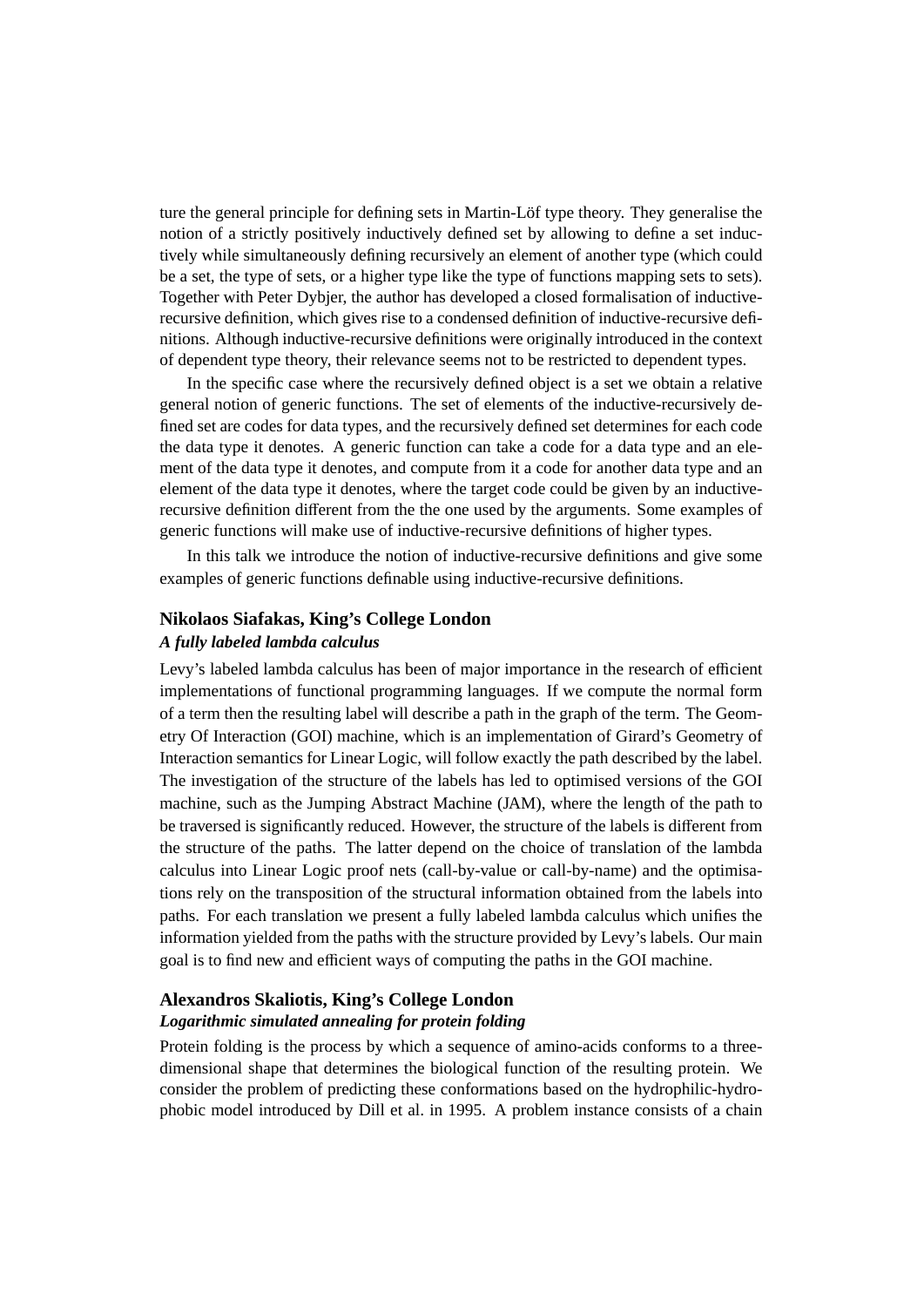of amino-acids, each labeled "H" (hydrophobic) or "P" (hydrophilic). This sequence has to be placed in a 2D or 3D grid in a non-overlapping way that preserves the original adjacencies of the amino acids. Following Anfinsen's hypothesis which suggests that proteins fold to a minimum energy state, the goal is to minimise the overall energy. In the simplest variation, this corresponds to maximising the number of adjacent hydrophobic pairs. The protein folding problem in the HP model is NP-hard in both 2D and 3D. In 2004, Fu and Wang gave an exp(*O*(*n* <sup>1</sup>−1/*<sup>d</sup>* )*ln*(*n*)) algorithm for *d*-dimensional protein folding simulation in the HP-model.

We investigate the application of logarithmic simulated annealing to the problem by employing a set of moves proposed by Lesh et al. in 2003 and Blazewicz et al. in 2005. Albrecht et al. in 2006 show that after  $(n/a)^{O(G)}$  Markov chain transitions, the probability of being in a minimum energy conformation is at least  $1-a$ , where *n* is the length of the of being in a minimum energy conformation is at least 1−*a*, where *n* is the length of the instance and *G* is the maximum value of the minimum escape height from local minima of the underlying energy landscape. For selected benchmark instances we performed an experimental estimation of values for *G*. These indicate that  $G < n^{1-1/d}$  which is competitive<br>to the bound by Fu and Wang to the bound by Fu and Wang.

This is joint work with Andreas Albrecht (University of Hertfordshire) and Kathleen Steinhofel (King's College London).

#### **Colin Sng, University of Glasgow**

#### *Popularity in the capacitated house allocation problem*

We consider the problem of finding a popular matching in the Capacitated House Allocation problem (CHA), in which we have a set of agents and a set of houses. Each agent has a preference list ranking a subset of houses in some order of preference, and each house may be matched to a number of agents that must not exceed its capacity. A matching *M* is popular if there is no other matching  $M'$  such that the number of agents who prefer their houses in  $M'$  to  $M$  exceeds the number of agents who prefer their houses in  $M$  to  $M'$ . Here, we give a polynomial-time algorithm to determine if an instance of CHA admits a popular matching, and to find a largest such matching if one exists. Specifically, the complexity of the algorithm is  $O(r^{3/2} s^{1/2})$  where *r* is the number of agents and *s* is the number of houses.

## **Mike Stannett, University of Sheffield** *Future trends in hypercomputation*

Hypercomputation (the theory of "super-Turing machines") is a rapidly expanding area of Theoretical Computer Science, with links to physics, philosophy, biology and mathematics. We present a user-friendly guide to the current state-of-the-art, including quantum computation and cosmological models, and suggest a number of theoretical problems whose solution might prove important to the future development of the subject.

## **Wouter Swierstra, University of Nottingham** *Isomorphisms for context-free types*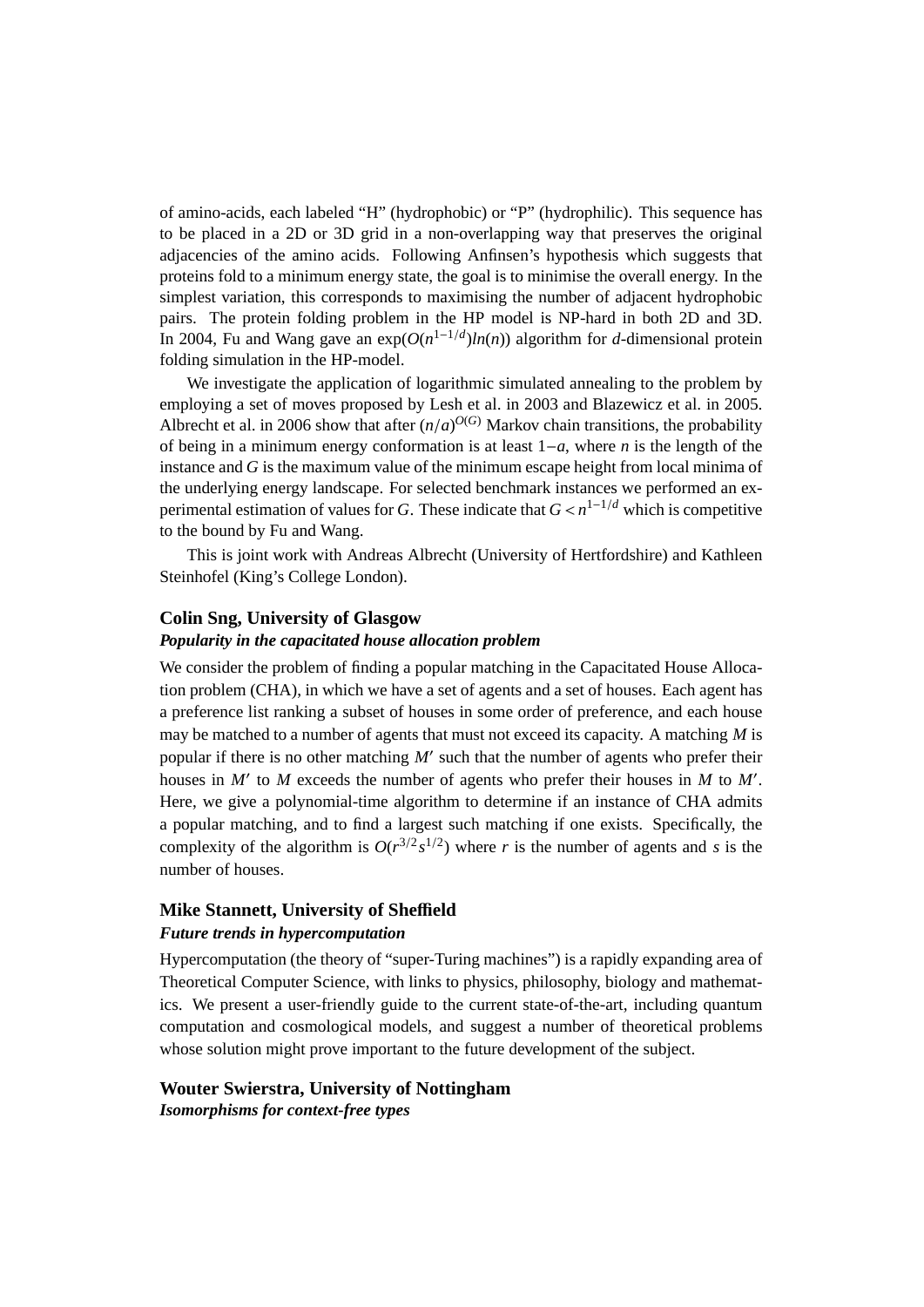We can show two types to be isomorphic by constructing explicit coercion functions. What should we do if we cannot find such an isomorphism? There's no way to be sure we're not looking hard enough. I briefly show how a variation of classical monadic parser combinators can be used to provide evidence that two inductive types are not isomorphic.

Traditionally, monadic parser combinators consume an input sequence of symbols. Instead of input strings, however, we consider parsing multisets. Interestingly, we can then interpret the results of our parsers as a powerseries. We can show that two types are isomorphic if and only if their associated powerseries are identical. Distinguishing nonisomorphic types now simply reduces to finding a disparity between two powerseries.

### **Rick Thomas, University of Leicester** *FA-presentable structures*

A structure consists of a set together with a collection of relations. For example, a group consists of a set together with a ternary relation (representing the composition of elements in the group), a unary relation (yielding the identity element) and a binary relation (representing the process of taking the inverse of an element). A natural general question is the following: given a structure, can we perform computations in it?

The natural approach would be to take some general model of computation such as a Turing machine. A structure would then be said to be computable if its domain can be represented by a set which is accepted by a Turing machine and if there are decisionmaking Turing machines for each of its relations. However, there have been various ideas put forward to restrict the model of computation used; whilst the range of structures decreases, the computation can become more efficient and certain properties of the structure may become decidable.

One interesting approach was introduced by Khoussainov and Nerode who considered structures whose domain and relations can be checked by finite automata as opposed to Turing machines; such a structure is said to be "FA-presentable". This was inspired, in part, by the theory of "automatic groups" introduced by Epstein et al; however, the definitions are somewhat different.

We will report on some recent results obtained in conjunction with Graham Oliver and Andre Nies. In particular, we will survey some of what is known about the possible structure of FA-presentable groups and rings.

## **Ashutosh Trivedi, University of Warwick**

#### *Average time games*

An average time game is played on the infinite graph of configurations of a finite timed automaton. The two players, Min and Max, construct an infinite run of the automaton by taking turns to perform a timed transition. Player Min wants to minimize the average time per transition and player Max wants to maximize it.

In this work the strategy improvement algorithm for average payoff games on finite graphs is generalized to solve average time games. A direct consequence is an elementary proof of determinacy for average time games. This generalizes results of Asarin and Maler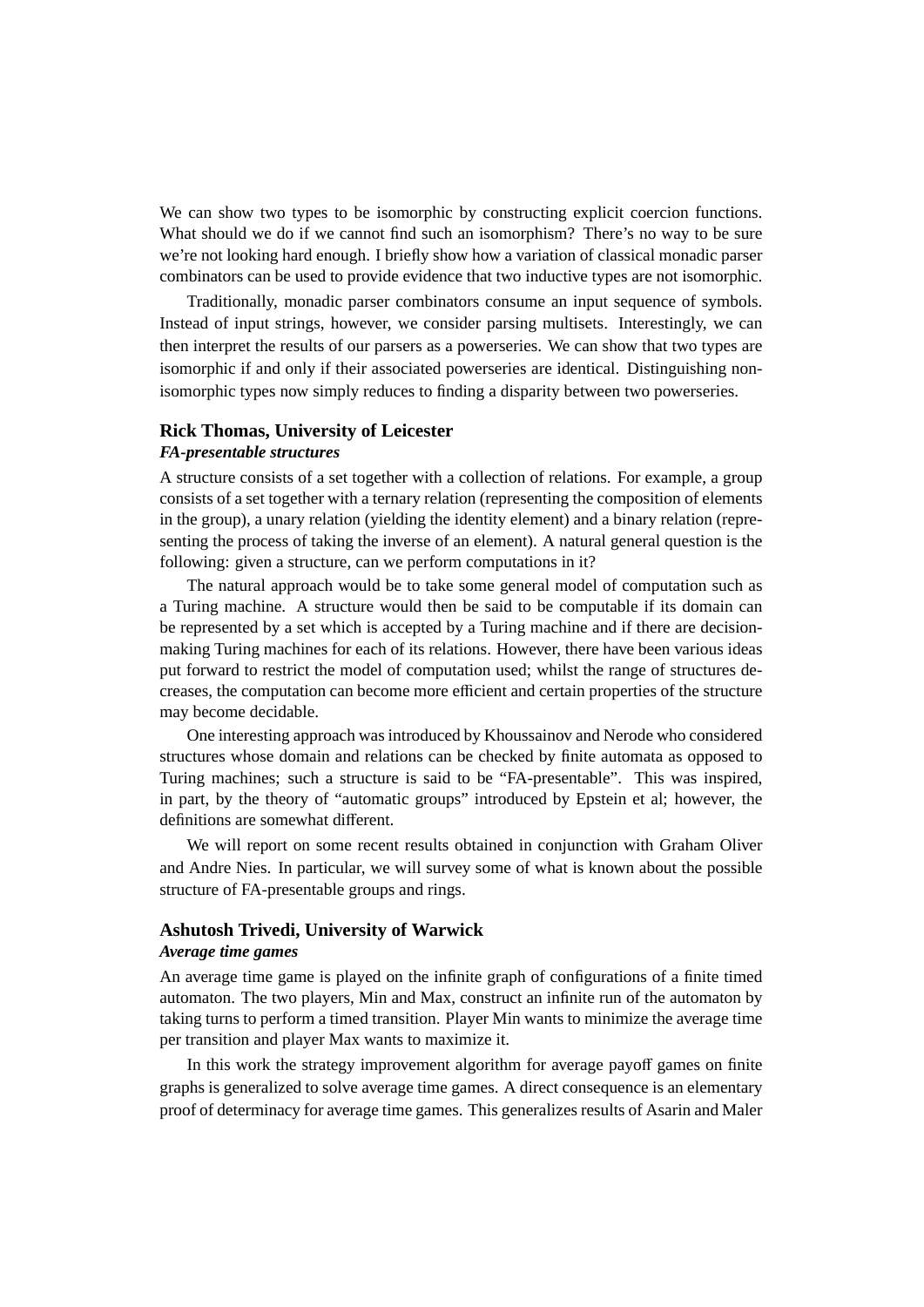for optimal time reachability games and it partially solves a problem posed by Bouyer et al., to design an algorithm for solving average payoff games on priced timed automata.

## **Zheng Wang, University of Manchester**

## *A component model for verified software*

Component-Based Software Development (CBSD) is a promising approach for assembling pre-existing software components into an integrated software system; this potentially helps to achieve effective software reuse, easy software evolution a and low costto-performance ratio. Software verification is a long-standing grand challenge. The aim is to verify software correctness using theorem provers or model checkers. This task is practically impossible for large software systems, for either technical or cost reasons, and is currently not done except for small to medium-sized safety-critical applications. Our research focuses on cross-fertilisation between these two areas: how to make the verification task practically feasible by decomposing and devolving it to software components.

Cross-fertilising CBSD with software verification could offer a practical way to construct verified software from pre-verified components. The central issue is how to design a CBSD methodology that can reuse component proofs via composition operators and the cornerstone of such CBSD methodology is its underlying software component model that provides the semantic framework of components. In order to tackle this issue, we build a software component model that defines the semantics and syntax of software components and their composition. In our component model, components can be built, verified and stored in a repository. Larger components can then be composed from these components using composition operators that carry proof plans that reuse the existing proofs of the components. Thus verification of large systems can be decomposed and devolved to the components, i.e. it can be done by composing or reusing component proofs via proof plans associated with the composition operators.

In this talk I give an overview of our component model and show how it helps to construct verified software from pre-verified components, and demonstrate the feasibility of our component model with an industrial case study: an automatic train protection system.

## **Taoyang Wu, Queen Mary, University of London** *Fixed point free property is* **NP***-complete*

Considering a permutation group *G* naturally acting on a finite set *X*, an element  $g \in G$  is called *fixed point free* if it doesn't fix any point in *X*. A natural problem is whether there is any fixed point free element for given *G* and *X*. When *G* is input as a set of generators, we show that the problem is NP-complete via reduction from 3-SAT problem. To this end we also present another NP-complete problem: the solvability of a certain type of incongruences.

This is joint work with Peter Cameron.

## **Yonghong Xiang, Durham University** *Fault-tolerant properties of k-ary n-cube*

First, some introduction of fault-tolerant properties of interconnection networks will be